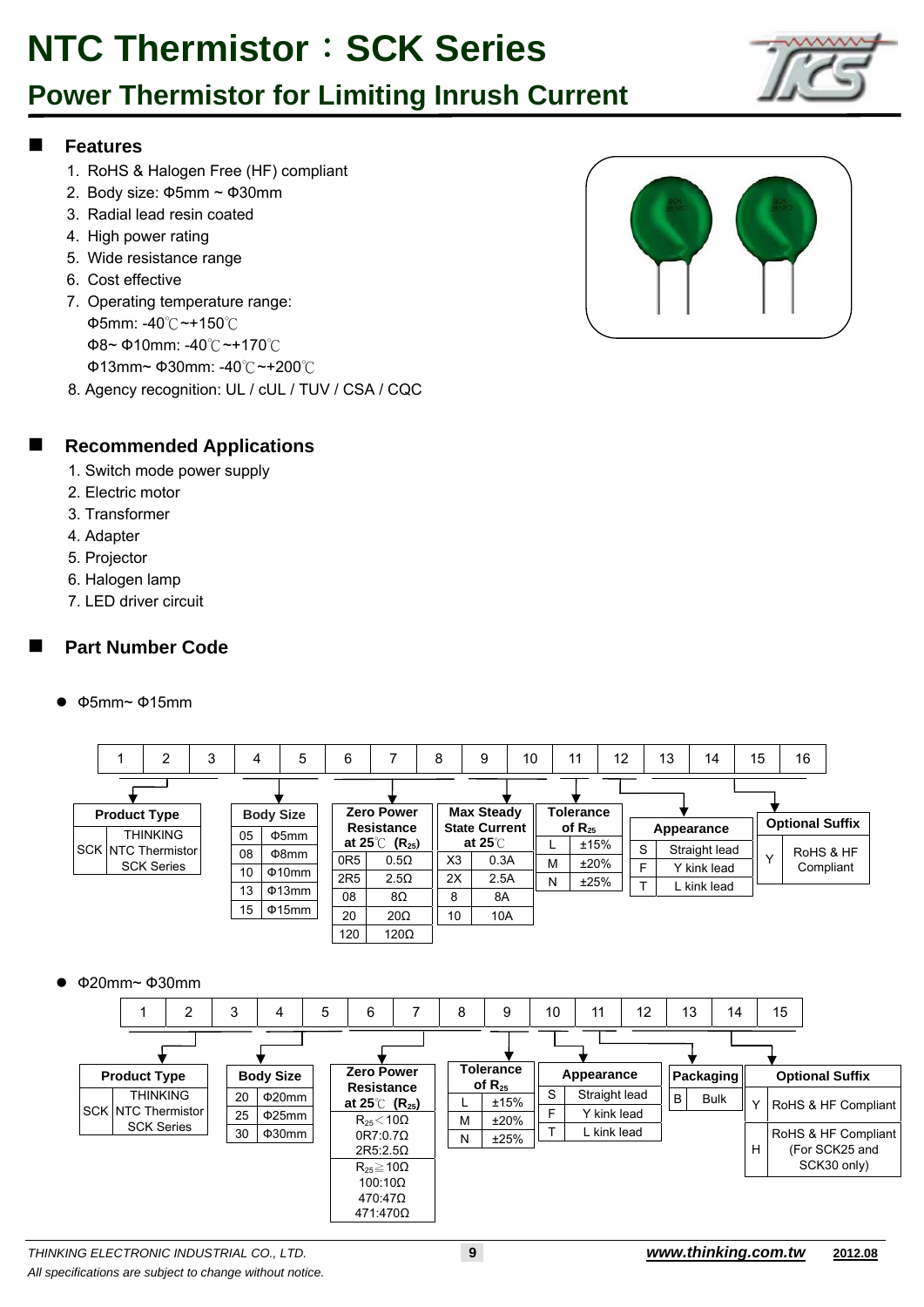

### **Power Thermistor for Limiting Inrush Current**

### **Structure and Dimensions**

#### **S Type (Straight lead)**



|                   |       |           |              |       |       | (Unit: mm) |
|-------------------|-------|-----------|--------------|-------|-------|------------|
| <b>Series</b>     | Dmax. | Р.        | d            | Amax. | Lmin. | Tmax.      |
| SCK05             | 6.5   | $4 + 0.6$ | $0.8 + 0.02$ | 6.5   | 31    | 5          |
| SCK08             | 9.5   | 5±0.8     | $0.8 + 0.02$ | 9.5   | 31    | 5          |
| SCK <sub>10</sub> | 11.5  | 5±0.8     | $0.8 + 0.02$ | 11.5  | 31    | 5          |
| SCK <sub>13</sub> | 14.5  | $7.5 + 1$ | $0.8 + 0.02$ | 14.5  | 30    | 6          |
| SCK <sub>15</sub> | 16.5  | $7.5 + 1$ | $1.0 + 0.02$ | 16.5  | 29    | 6          |
| SCK <sub>20</sub> | 21.5  | $7.5 + 1$ | $1.0 + 0.02$ | 21.5  | 26    | 6          |
| SCK <sub>25</sub> | 29    | $7.5 + 1$ | $1.0 + 0.02$ | 29.0  | 25    |            |
| SCK30             | 36    | $7.5 + 1$ | $1.0 + 0.02$ | 36.0  | 23    | 8          |

#### **F Type (Y kink lead)**

| D    |   |                   |       |           |                |       |       | (Unit: mm) |
|------|---|-------------------|-------|-----------|----------------|-------|-------|------------|
|      |   | <b>Series</b>     | Dmax. | P         |                | Amax. | Lmin. | Tmax.      |
|      |   | SCK05             | 6.5   | $4 + 0.6$ | $0.8{\pm}0.02$ | 11.0  | 29    | 5          |
|      |   | SCK08             | 9.5   | 5±0.8     | $0.8{\pm}0.02$ | 13.0  | 29    | 5          |
|      | A | SCK <sub>10</sub> | 11.5  | 5±0.8     | $0.8{\pm}0.02$ | 15.0  | 29    | 5          |
|      |   | SCK <sub>13</sub> | 14.5  | $7.5 + 1$ | $0.8{\pm}0.02$ | 17.5  | 27    | 6          |
|      |   | SCK <sub>15</sub> | 16.5  | $7.5 + 1$ | 1±0.02         | 19.0  | 26    | 6          |
|      |   | SCK <sub>20</sub> | 21.5  | $7.5 + 1$ | $1\pm0.02$     | 24.5  | 25    | 6          |
|      |   | SCK <sub>25</sub> | 29    | $7.5 + 1$ | $1\pm0.02$     | 35.0  | 22    |            |
| l— a |   | SCK30             | 36    | $7.5 + 1$ | 1±0.02         | 42.0  | 22    | 8          |
|      |   |                   |       |           |                |       |       |            |

#### **T Type (L kink lead)**



L2

|                   |       |           |              |       |               |       |               | (Unit: mm)     |
|-------------------|-------|-----------|--------------|-------|---------------|-------|---------------|----------------|
| <b>Series</b>     | Dmax. | P         | d            | Tmax. |               | Hmax. |               | L <sub>2</sub> |
| SCK08             | 9.5   | 5±0.8     | $0.8 + 0.02$ | 5     | $5.0 + 0.5$   | 15    | $7.8 + 1.0$   | $3.5 \pm 0.5$  |
| SCK <sub>10</sub> | 11.5  | 5±0.8     | $0.8 + 0.02$ | 5     | $5.0 + 0.5$   | 17    | $7.8 + 1.0$   | $3.5 \pm 0.5$  |
| SCK <sub>13</sub> | 14.5  | $7.5 + 1$ | $0.8 + 0.02$ | 6     | $5.0 \pm 0.5$ | 19    | $7.8 + 1.0$   | $3.5 \pm 0.5$  |
| SCK <sub>15</sub> | 16.5  | $7.5 + 1$ | $1.0 + 0.02$ | 6     | $4.5 \pm 0.5$ | 21    | $9.0 \pm 1.0$ | $3.5 \pm 0.5$  |
| SCK <sub>20</sub> | 21.5  | $7.5 + 1$ | $1.0 + 0.02$ | 6     | $4.5 \pm 0.5$ | 26    | $9.0 \pm 1.0$ | $3.5 \pm 0.5$  |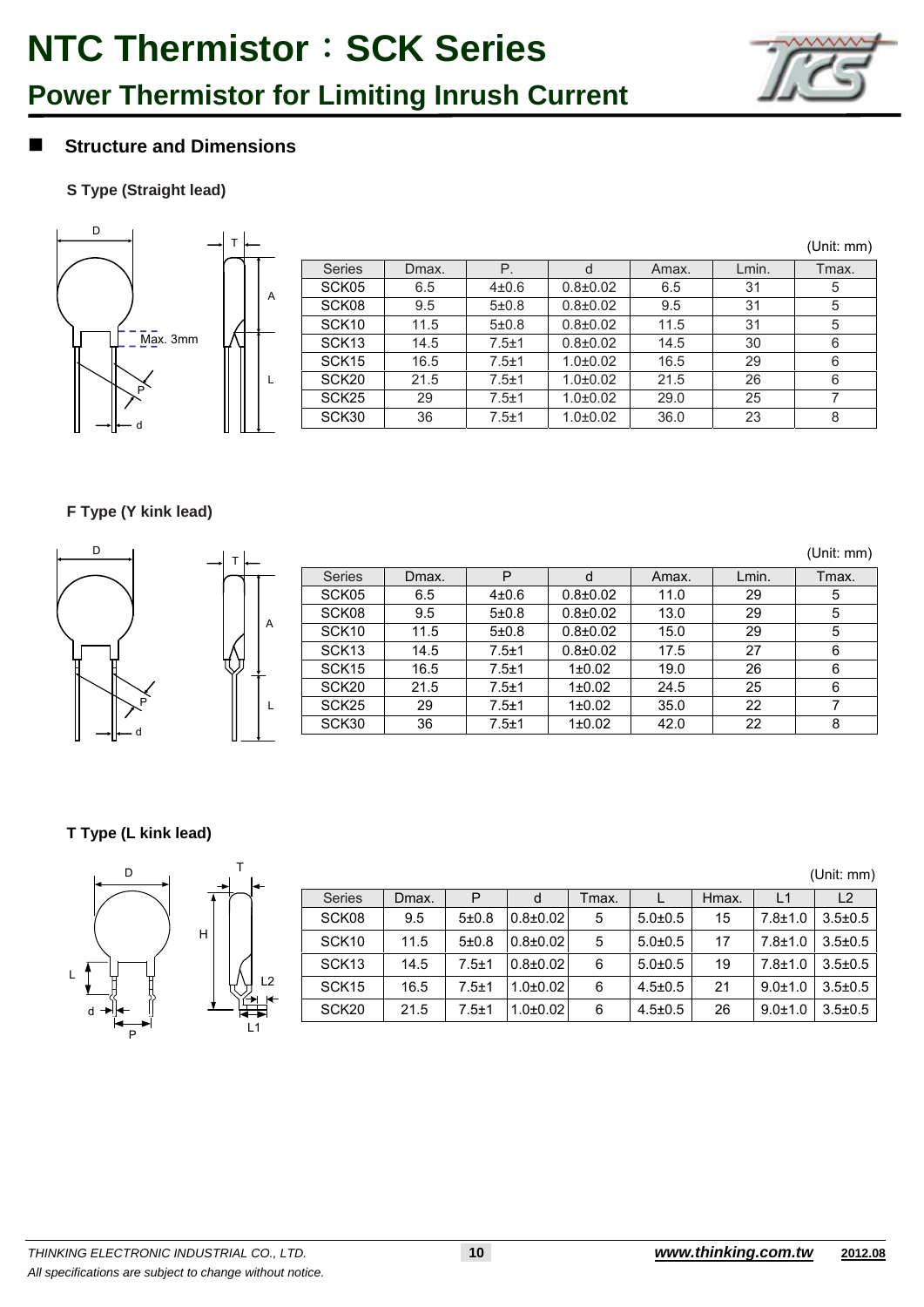

### **Power Thermistor for Limiting Inrush Current**

#### **Electrical Characteristics**

| Part No.                             | Zero Power<br>Resistance<br>at $25^{\circ}$ C | Max.<br>Current<br>at $25^{\circ}$ C | Residual<br>Resistance<br>at 25°C Imax | Recommend<br>Capacitance<br>@240Vac | Max.<br><b>Power Rating</b><br>at $25^{\circ}$ C | Dissipation<br>Factor | Thermal<br>Time<br>Constant | Operating<br>Temperature<br>Range |  |
|--------------------------------------|-----------------------------------------------|--------------------------------------|----------------------------------------|-------------------------------------|--------------------------------------------------|-----------------------|-----------------------------|-----------------------------------|--|
|                                      | $R_{25}(\Omega)$                              | $I_{max}(A)$                         | $\mathsf{R}_{\mathsf{Imax}}(\Omega)$   | $C_{\text{th}}(\mu F)$              | $P_{max}(W)$                                     | $\delta$ (mW/°C)      | $\tau$ (Sec.)               | $T_L \sim T_U({}^{\circ}C)$       |  |
| SCK05052                             | 5                                             | $\boldsymbol{2}$                     | 0.429                                  | 100                                 |                                                  |                       |                             |                                   |  |
| SCK05081□                            | 8                                             | $\mathbf 1$                          | 1.089                                  | 68                                  |                                                  |                       |                             |                                   |  |
| SCK05101                             | 10                                            | $\mathbf{1}$                         | 1.126                                  | 100                                 | 1.8                                              | Approx.<br>15         | Approx.<br>17               | $-40 - +150$                      |  |
| SCK05121□                            | 12                                            | $\mathbf{1}$                         | 1.184                                  | 68                                  |                                                  |                       |                             |                                   |  |
| SCK0520X3                            | 20                                            | 0.3                                  | 5.560                                  | 100                                 |                                                  |                       |                             |                                   |  |
| SCK08042                             | 4                                             | $\overline{c}$                       | 0.441                                  | 220                                 |                                                  |                       |                             |                                   |  |
| SCK084R72                            | 4.7                                           | $\overline{2}$                       | 0.445                                  | 220                                 |                                                  |                       |                             |                                   |  |
| SCK08053                             | 5                                             | 3                                    | 0.261                                  | 220                                 |                                                  |                       |                             |                                   |  |
| SCK08063                             | 6                                             | 3                                    | 0.283                                  | 220                                 |                                                  |                       |                             |                                   |  |
| SCK08073                             | $\overline{7}$                                | 3                                    | 0.287                                  | 220                                 | 2.3                                              | Approx.               | Approx.                     | $-40 - +170$                      |  |
| SCK08082                             | 8                                             | $\overline{2}$                       | 0.520                                  | 220                                 |                                                  | 16                    | 38                          |                                   |  |
| SCK08102□                            | 10                                            | $\overline{2}$                       | 0.542                                  | 220                                 |                                                  |                       |                             |                                   |  |
| SCK08152                             | 15                                            | $\overline{2}$                       | 0.548                                  | 100                                 |                                                  |                       |                             |                                   |  |
| SCK08201□                            | 20                                            | $\mathbf{1}$                         | 1.544                                  | 100                                 |                                                  |                       |                             |                                   |  |
| SCK0830X                             | 30                                            | 0.5                                  | 4.094                                  | 100                                 |                                                  |                       |                             |                                   |  |
| SCK10015                             | 1                                             | 5                                    | 0.091                                  | 470                                 |                                                  |                       |                             |                                   |  |
| SCK101R35                            | 1.3                                           | 5                                    | 0.095                                  | 330                                 |                                                  |                       |                             |                                   |  |
| SCK101R55                            | 1.5                                           | 5                                    | 0.101                                  | 330                                 |                                                  |                       |                             |                                   |  |
| SCK102R55A                           | 2.5                                           | 5                                    | 0.120                                  | 470                                 |                                                  |                       |                             |                                   |  |
| SCK10035                             | $\mathfrak{S}$                                | 5                                    | 0.127                                  | 560                                 |                                                  |                       |                             |                                   |  |
| SCK10044                             | 4                                             | 4                                    | 0.161                                  | 560                                 |                                                  |                       |                             |                                   |  |
| SCK10054                             | 5                                             | 4                                    | 0.180                                  | 470                                 |                                                  |                       |                             |                                   |  |
| SCK106R83                            | 6.8                                           | 3                                    | 0.270                                  | 330                                 |                                                  |                       |                             |                                   |  |
| SCK10083                             | 8                                             | 3                                    | 0.278                                  | 330                                 |                                                  |                       |                             |                                   |  |
| SCK10103                             | 10                                            | 3                                    | 0.297                                  | 330                                 |                                                  |                       |                             |                                   |  |
| SCK10123□                            | 12                                            | 3                                    | 0.301                                  | 470                                 |                                                  |                       |                             |                                   |  |
| SCK10133                             | 13                                            | 3                                    | 0.356                                  | 330                                 | 2.4                                              | Approx.<br>17         | Approx.<br>43               | $-40 - +170$                      |  |
| SCK10152X                            | 15                                            | 2.5                                  | 0.442                                  | 330                                 |                                                  |                       |                             |                                   |  |
| SCK10162X                            | 16                                            | 2.5                                  | 0.471                                  | 330                                 |                                                  |                       |                             |                                   |  |
| SCK10202                             | 20                                            | 2                                    | 0.646                                  | 330                                 |                                                  |                       |                             |                                   |  |
| SCK10222                             | 22                                            | $\overline{2}$                       | 0.659                                  | 220                                 |                                                  |                       |                             |                                   |  |
| SCK10252                             | 25                                            | $\overline{\mathbf{c}}$              | 0.674                                  | 330                                 |                                                  |                       |                             |                                   |  |
| SCK10302                             | 30                                            | $\overline{c}$                       | 0.700                                  | 330                                 |                                                  |                       |                             |                                   |  |
| SCK10472                             | 47                                            | 2                                    | 0.720                                  | 330                                 |                                                  |                       |                             |                                   |  |
| SCK10502                             | 50                                            | $\overline{\mathbf{c}}$              | 0.813                                  | 330                                 |                                                  |                       |                             |                                   |  |
| SCK10801□<br>SCK101001<br>SCK101201□ | 80                                            | 1                                    | 2.236                                  | 220                                 |                                                  |                       |                             |                                   |  |
|                                      | 100                                           | 1                                    | 2.318                                  | 200                                 |                                                  |                       |                             |                                   |  |
|                                      | 120                                           | $\mathbf 1$                          | 2.406                                  | 200                                 |                                                  |                       |                             |                                   |  |

Note 1:  $\square$  = Tolerance of R<sub>25</sub>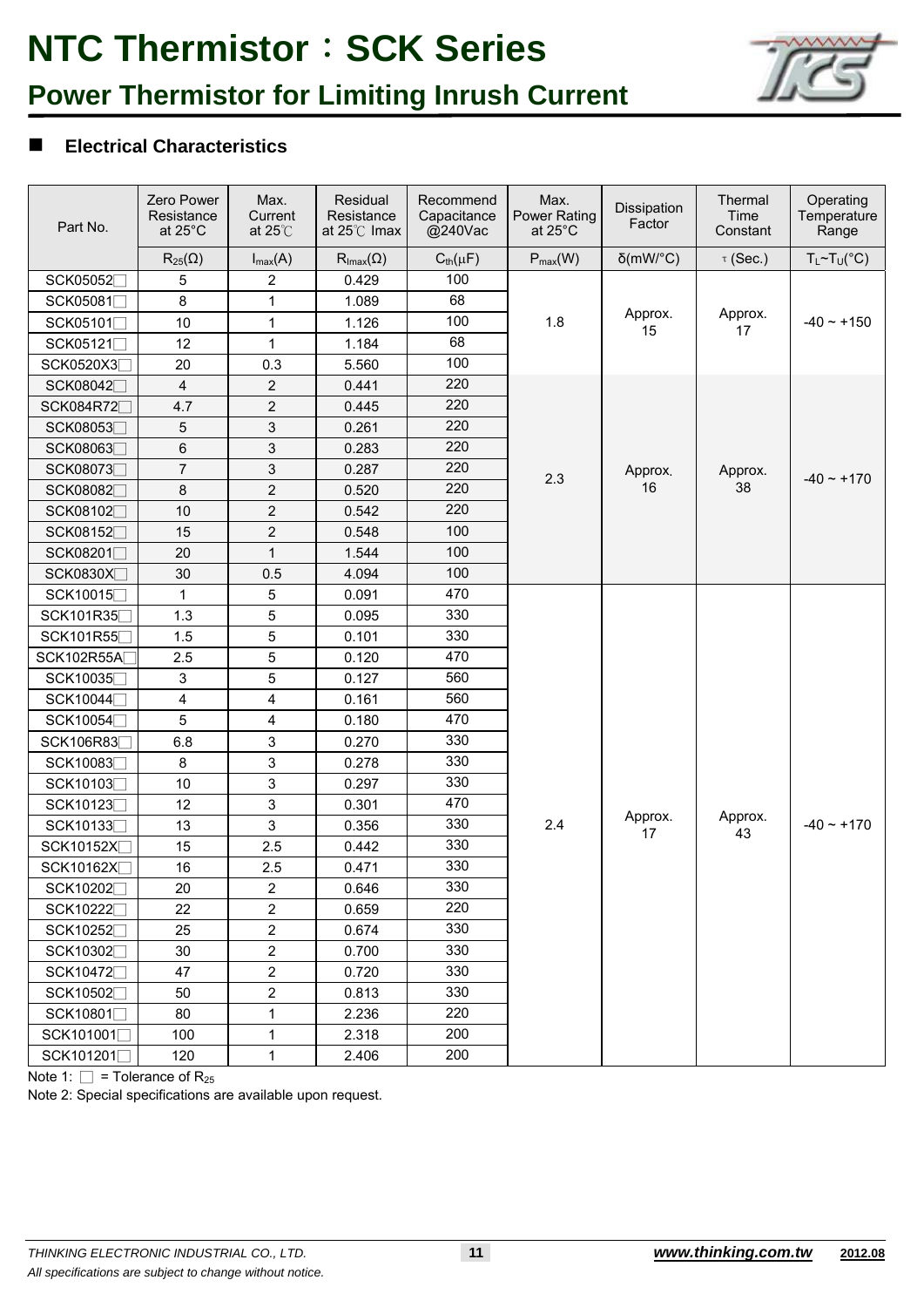

### **Power Thermistor for Limiting Inrush Current**

### **Electrical Characteristics**

| Part No.                | Zero Power<br>Resistance<br>at $25^{\circ}$ C | Max.<br>Current<br>at $25^{\circ}$ C | Residual<br>Resistance<br>at 25°C Imax | Recommend<br>Capacitance<br>@240Vac | Max.<br><b>Power Rating</b><br>at 25°C | Dissipation<br>Factor | Thermal<br>Time<br>Constant | Operating<br>Temperature<br>Range |
|-------------------------|-----------------------------------------------|--------------------------------------|----------------------------------------|-------------------------------------|----------------------------------------|-----------------------|-----------------------------|-----------------------------------|
|                         | $R_{25}(\Omega)$                              | $I_{max}(A)$                         | $\mathsf{R}_{\mathsf{Imax}}(\Omega)$   | $C_{\text{th}}(\mu F)$              | $P_{max}(W)$                           | $\delta$ (mW/°C)      | $\tau$ (Sec.)               | $T_L \sim T_U({}^{\circ}C)$       |
| SCK13013 <sup>[1]</sup> | 1                                             | 3                                    | 0.174                                  | 560                                 |                                        |                       |                             |                                   |
| SCK131R37□              | 1.3                                           | $\overline{7}$                       | 0.070                                  | 470                                 |                                        |                       |                             |                                   |
| SCK132R56□              | 2.5                                           | 6                                    | 0.094                                  | 560                                 |                                        |                       |                             |                                   |
| SCK13045□               | 4                                             | 5                                    | 0.132                                  | 560                                 |                                        |                       |                             |                                   |
| SCK134R74□              | 4.7                                           | 4                                    | 0.168                                  | 560                                 |                                        |                       |                             |                                   |
| SCK13055□               | 5                                             | 5                                    | 0.166                                  | 560                                 |                                        |                       |                             |                                   |
| SCK13074□               | $\overline{7}$                                | 4                                    | 0.184                                  | 470                                 | 3.1                                    | Approx.               | Approx.                     | $-40 - +200$                      |
| SCK13084□               | 8                                             | 4                                    | 0.206                                  | 470                                 |                                        | 18                    | 66                          |                                   |
| SCK13104□               | 10                                            | 4                                    | 0.217                                  | 470                                 |                                        |                       |                             |                                   |
| SCK13124□               | 12                                            | 4                                    | 0.230                                  | 560                                 |                                        |                       |                             |                                   |
| SCK13153□               | 15                                            | 3                                    | 0.343                                  | 560                                 |                                        |                       |                             |                                   |
| SCK13163□               | 16                                            | 3                                    | 0.348                                  | 560                                 |                                        |                       |                             |                                   |
| SCK13183□               | 18                                            | 3                                    | 0.365                                  | 560                                 |                                        |                       |                             |                                   |
| SCK13203□               | 20                                            | 3                                    | 0.410                                  | 470                                 |                                        |                       |                             |                                   |
| SCK150R78A□             | 0.7                                           | 8                                    | 0.051                                  | 680                                 |                                        |                       |                             |                                   |
| SCK15018□               | $\mathbf{1}$                                  | 8                                    | 0.054                                  | 680                                 |                                        |                       |                             |                                   |
| SCK151R38□              | 1.3                                           | 8                                    | 0.064                                  | 680                                 |                                        |                       |                             |                                   |
| SCK151R58□              | 1.5                                           | 8                                    | 0.068                                  | 800                                 |                                        |                       |                             |                                   |
| SCK15028□               | $\overline{2}$                                | 8                                    | 0.078                                  | 680                                 |                                        |                       |                             |                                   |
| SCK152R58□              | 2.5                                           | 8                                    | 0.086                                  | 680                                 |                                        |                       |                             |                                   |
| SCK15037□               | 3                                             | 7                                    | 0.091                                  | 820                                 |                                        |                       |                             |                                   |
| SCK15046□               | 4                                             | 6                                    | 0.117                                  | 800                                 |                                        |                       |                             |                                   |
| SCK15056□               | 5                                             | 6                                    | 0.121                                  | 820                                 |                                        |                       |                             |                                   |
| SCK15065□               | 6                                             | 5                                    | 0.159                                  | 680                                 |                                        |                       |                             |                                   |
| SCK15075□               | $\overline{7}$                                | 5                                    | 0.161                                  | 820                                 |                                        |                       |                             |                                   |
| SCK15085□               | 8                                             | 5                                    | 0.165                                  | 680                                 |                                        |                       |                             |                                   |
| SCK15105□               | 10                                            | 5                                    | 0.178                                  | 820                                 | 3.6                                    | Approx.               | Approx.                     | $-40 - +200$                      |
| SCK15125□               | 12                                            | 5                                    | 0.185                                  | 680                                 |                                        | 21                    | 75                          |                                   |
| SCK15154□               | 15                                            | $\overline{\mathbf{4}}$              | 0.261                                  | 820                                 |                                        |                       |                             |                                   |
| SCK15164□               | 16                                            | 4                                    | 0.265                                  | 820                                 |                                        |                       |                             |                                   |
| SCK15184□               | 18                                            | 4                                    | 0.273                                  | 680                                 |                                        |                       |                             |                                   |
| SCK15204□               | 20                                            | 4                                    | 0.283                                  | 820                                 |                                        |                       |                             |                                   |
| SCK15224□               | 22                                            | 4                                    | 0.308                                  | 560                                 |                                        |                       |                             |                                   |
| SCK15253□               | 25                                            | 3                                    | 0.425                                  | 680                                 |                                        |                       |                             |                                   |
| SCK15303□               | 30                                            | 3                                    | 0.461                                  | 680                                 |                                        |                       |                             |                                   |
| SCK15333□               | 33                                            | 3                                    | 0.484                                  | 560                                 |                                        |                       |                             |                                   |
| SCK15403□               | 40                                            | 3                                    | 0.511                                  | 680                                 |                                        |                       |                             |                                   |
| SCK15473□               | 47                                            | 3                                    | 0.517                                  | 680                                 |                                        |                       |                             |                                   |
| SCK15802X□              | 80                                            | 2.5                                  | 0.693                                  | 560                                 |                                        |                       |                             |                                   |
| SCK151202□              | 120                                           | $\overline{c}$                       | 1.010                                  | 560                                 |                                        |                       |                             |                                   |

Note 1:  $\Box$  = Tolerance of R<sub>25</sub>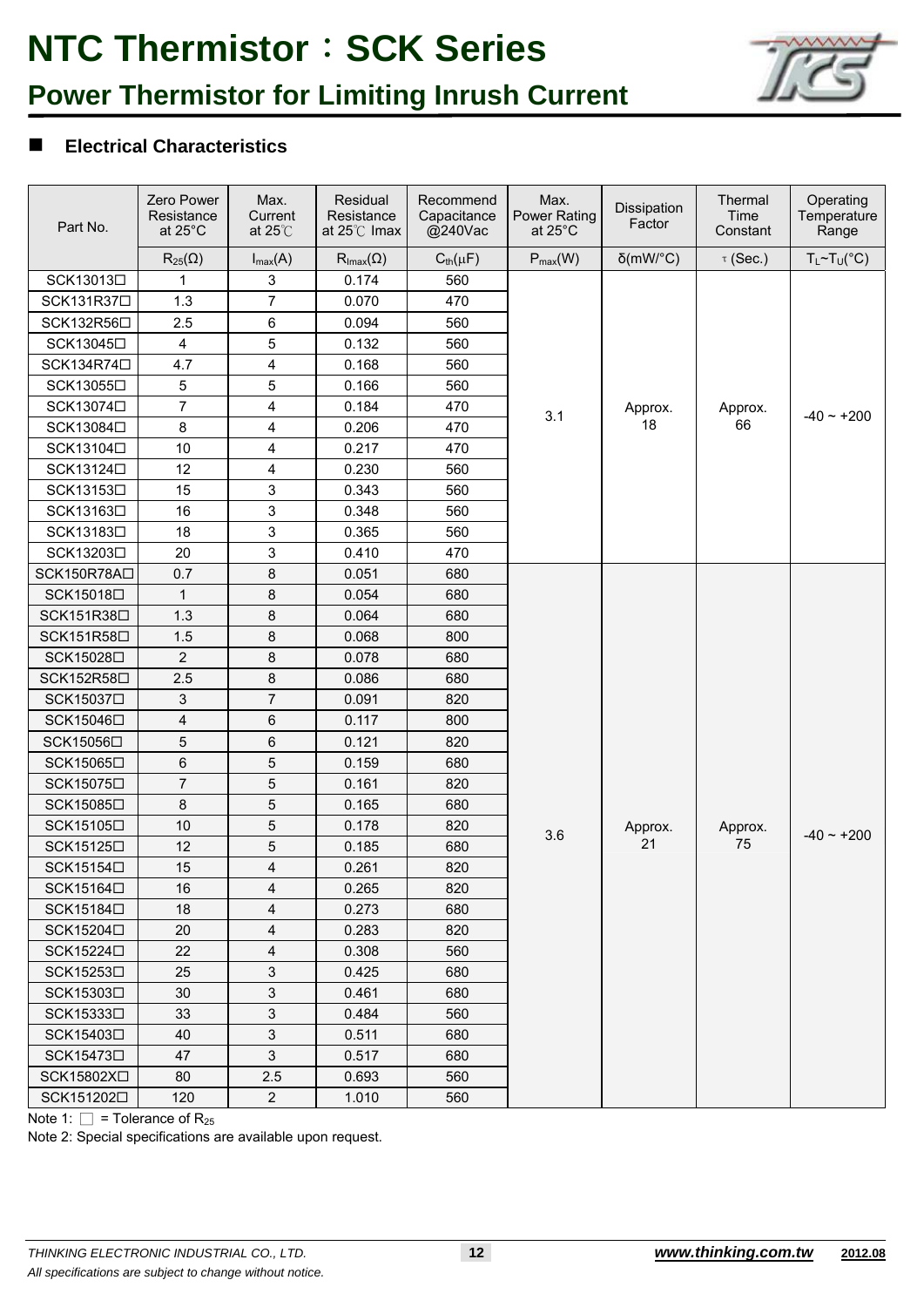

## **Power Thermistor for Limiting Inrush Current**

### **Electrical Characteristics**

| Part No.        | Zero Power<br>Resistance<br>at 25°C | Max.<br>Current<br>at $25^{\circ}$ C | Residual<br>Resistance<br>at 25°C Imax | Recommend<br>Capacitance<br>@240Vac | Max.<br><b>Power Rating</b><br>at $25^{\circ}$ C | Dissipation<br>Factor | Thermal<br>Time<br>Constant | Operating<br>Temperature<br>Range |
|-----------------|-------------------------------------|--------------------------------------|----------------------------------------|-------------------------------------|--------------------------------------------------|-----------------------|-----------------------------|-----------------------------------|
|                 | $R_{25}(\Omega)$                    | $I_{max}(A)$                         | $R_{\text{Imax}}(\Omega)$              | $C_{\text{th}}(\mu F)$              | $P_{max}(W)$                                     | $\delta$ (mW/°C)      | $\tau$ (Sec.)               | $T_L \sim T_U({}^{\circ}C)$       |
| SCK200R7        | 0.7                                 | 15                                   | 0.035                                  |                                     |                                                  |                       |                             |                                   |
| SCK201R0        | $\mathbf{1}$                        | 13                                   | 0.034                                  |                                     |                                                  |                       |                             |                                   |
| SCK201R5        | 1.5                                 | 10.5                                 | 0.041                                  |                                     |                                                  |                       |                             |                                   |
| SCK202R0        | $\overline{2}$                      | 10                                   | 0.062                                  |                                     |                                                  |                       |                             |                                   |
| SCK202R5        | 2.5                                 | 9                                    | 0.083                                  |                                     |                                                  |                       |                             |                                   |
| SCK203R0        | 3                                   | 8.5                                  | 0.078                                  |                                     |                                                  |                       |                             |                                   |
| SCK204R0        | 4                                   | 8                                    | 0.080                                  |                                     |                                                  |                       |                             |                                   |
| SCK204R7        | 4.7                                 | 7.5                                  | 0.114                                  |                                     |                                                  |                       |                             |                                   |
| SCK205R0        | 5                                   | 7.5                                  | 0.118                                  |                                     |                                                  |                       |                             |                                   |
| SCK206R0        | 6                                   | $\overline{7}$                       | 0.120                                  | 1000                                | 4.9                                              | Approx.               | Approx.                     | $-40 - +200$                      |
| SCK206R8        | 6.8                                 | 6.5                                  | 0.130                                  |                                     |                                                  | 28                    | 113                         |                                   |
| SCK207R0        | $\overline{7}$                      | 6.5                                  | 0.132                                  |                                     |                                                  |                       |                             |                                   |
| SCK208R0        | 8                                   | 6                                    | 0.161                                  |                                     |                                                  |                       |                             |                                   |
| SCK20100        | 10                                  | 5.5                                  | 0.196                                  |                                     |                                                  |                       |                             |                                   |
| SCK20120        | 12                                  | 5                                    | 0.197                                  |                                     |                                                  |                       |                             |                                   |
| SCK20130        | 13                                  | 5                                    | 0.213                                  |                                     |                                                  |                       |                             |                                   |
| SCK20150        | 15                                  | 4.5                                  | 0.258                                  |                                     |                                                  |                       |                             |                                   |
| SCK20160        | 16                                  | 4.5                                  | 0.276                                  |                                     |                                                  |                       |                             |                                   |
| SCK20180        | 18                                  | 4                                    | 0.280                                  |                                     |                                                  |                       |                             |                                   |
| SCK20200        | 20                                  | 4                                    | 0.306                                  |                                     |                                                  |                       |                             |                                   |
| SCK251R0        | 1                                   | 20                                   | 0.020                                  |                                     |                                                  |                       |                             |                                   |
| SCK251R5        | 1.5                                 | 18.5                                 | 0.023                                  |                                     |                                                  |                       |                             |                                   |
| <b>SCK252R0</b> | $\overline{c}$                      | 18                                   | 0.025                                  |                                     |                                                  |                       |                             |                                   |
| SCK252R5        | 2.5                                 | 15                                   | 0.032                                  |                                     |                                                  |                       |                             |                                   |
| SCK253R0        | 3                                   | 14.5                                 | 0.042                                  |                                     |                                                  |                       |                             |                                   |
| SCK254R0        | 4                                   | 14                                   | 0.044                                  |                                     |                                                  |                       |                             |                                   |
| SCK254R7        | 4.7                                 | 13                                   | 0.052                                  |                                     |                                                  |                       |                             |                                   |
| SCK255R0        | 5                                   | 12                                   | 0.061                                  | 1200                                | 7.0                                              | Approx.               | Approx.                     | $-40 - +200$                      |
| SCK256R8□       | 6.8                                 | 10.5                                 | 0.082                                  |                                     |                                                  | 30                    | 130                         |                                   |
| SCK257R0        | 7                                   | 10                                   | 0.092                                  |                                     |                                                  |                       |                             |                                   |
| SCK258R0        | 8                                   | 9                                    | 0.115                                  |                                     |                                                  |                       |                             |                                   |
| SCK25100        | $10$                                | 8                                    | 0.141                                  |                                     |                                                  |                       |                             |                                   |
| SCK25120□       | 12                                  | 7.5                                  | 0.164                                  |                                     |                                                  |                       |                             |                                   |
| SCK25150□       | 15                                  | 6.5                                  | 0.210                                  |                                     |                                                  |                       |                             |                                   |
| SCK25180□       | 18                                  | 5.5                                  | 0.231                                  |                                     |                                                  |                       |                             |                                   |
| SCK25200        | 20                                  | 5                                    | 0.270                                  |                                     |                                                  |                       |                             |                                   |

Note 1:  $\Box$  = Tolerance of R<sub>25</sub>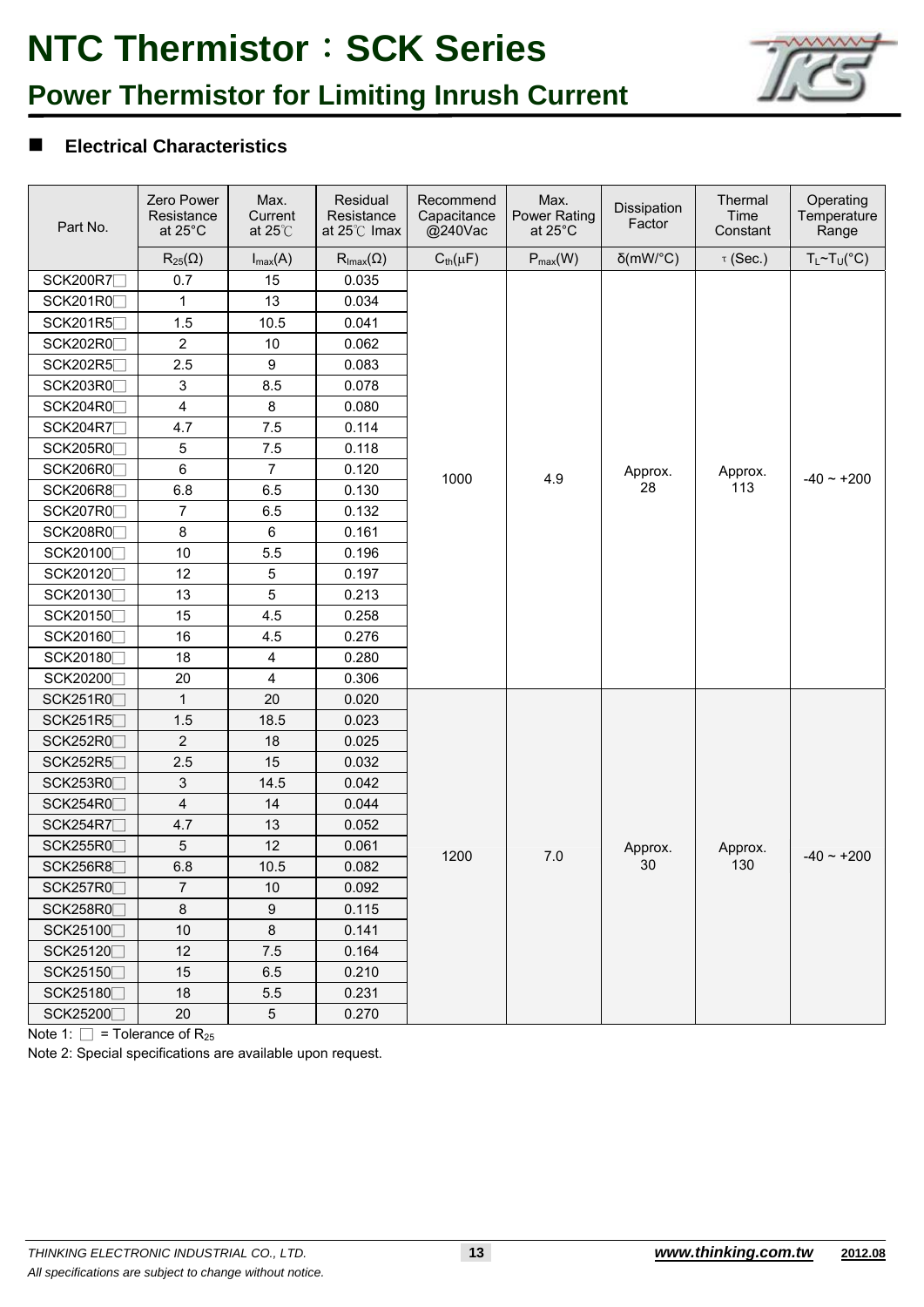

## **Power Thermistor for Limiting Inrush Current**

### **Electrical Characteristics**

| Part No.        | Zero Power<br>Resistance<br>at $25^{\circ}$ C | Max.<br>Current<br>at $25^\circ$ | Residual<br>Resistance<br>at $25^{\circ}$ C Imax | Recommend<br>Capacitance<br>@240Vac | Max.<br>Power Rating<br>at $25^{\circ}$ C | Dissipation<br>Factor | Thermal<br>Time<br>Constant | Operating<br>Temperature<br>Range |
|-----------------|-----------------------------------------------|----------------------------------|--------------------------------------------------|-------------------------------------|-------------------------------------------|-----------------------|-----------------------------|-----------------------------------|
|                 | $R_{25}(\Omega)$                              | $I_{\text{max}}(A)$              | $\mathsf{R}_{\mathsf{Imax}}(\Omega)$             | $C_{\text{th}}(\mu F)$              | $P_{max}(W)$                              | $\delta$ (mW/°C)      | $\tau$ (Sec.)               | $T_L \sim T_U({}^{\circ}C)$       |
| SCK301R0        |                                               | 30                               | 0.016                                            |                                     |                                           |                       |                             |                                   |
| SCK301R5        | 1.5                                           | 25                               | 0.020                                            |                                     |                                           |                       |                             |                                   |
| SCK302R0        | $\overline{2}$                                | 23                               | 0.022                                            |                                     |                                           |                       |                             |                                   |
| SCK302R5        | 2.5                                           | 18                               | 0.030                                            |                                     |                                           |                       |                             |                                   |
| SCK303RO        | 3                                             | 17                               | 0.035                                            |                                     |                                           |                       |                             |                                   |
| SCK304R0        | $\overline{4}$                                | 16                               | 0.048                                            |                                     |                                           |                       |                             | $-40 - +200$                      |
| SCK304R7        | 4.7                                           | 15                               | 0.055                                            |                                     |                                           |                       |                             |                                   |
| <b>SCK305R0</b> | 5                                             | 14                               | 0.057                                            | 1500                                | 8.0                                       | Approx.<br>40         | Approx.<br>190              |                                   |
| <b>SCK306R8</b> | 6.8                                           | 12 <sup>°</sup>                  | 0.077                                            |                                     |                                           |                       |                             |                                   |
| SCK307R0        | 7                                             | 11.5                             | 0.084                                            |                                     |                                           |                       |                             |                                   |
| SCK308R0        | 8                                             | 10.5                             | 0.100                                            |                                     |                                           |                       |                             |                                   |
| SCK30100        | 10                                            | 10                               | 0.115                                            |                                     |                                           |                       |                             |                                   |
| SCK30120        | 12                                            | 9                                | 0.142                                            |                                     |                                           |                       |                             |                                   |
| SCK30150        | 15                                            | 8                                | 0.175                                            |                                     |                                           |                       |                             |                                   |
| SCK30180        | 18                                            | 7                                | 0.210                                            |                                     |                                           |                       |                             |                                   |
| SCK30200        | 20                                            | 6                                | 0.233                                            |                                     |                                           |                       |                             |                                   |

Note 1:  $\square$  = Tolerance of R<sub>25</sub>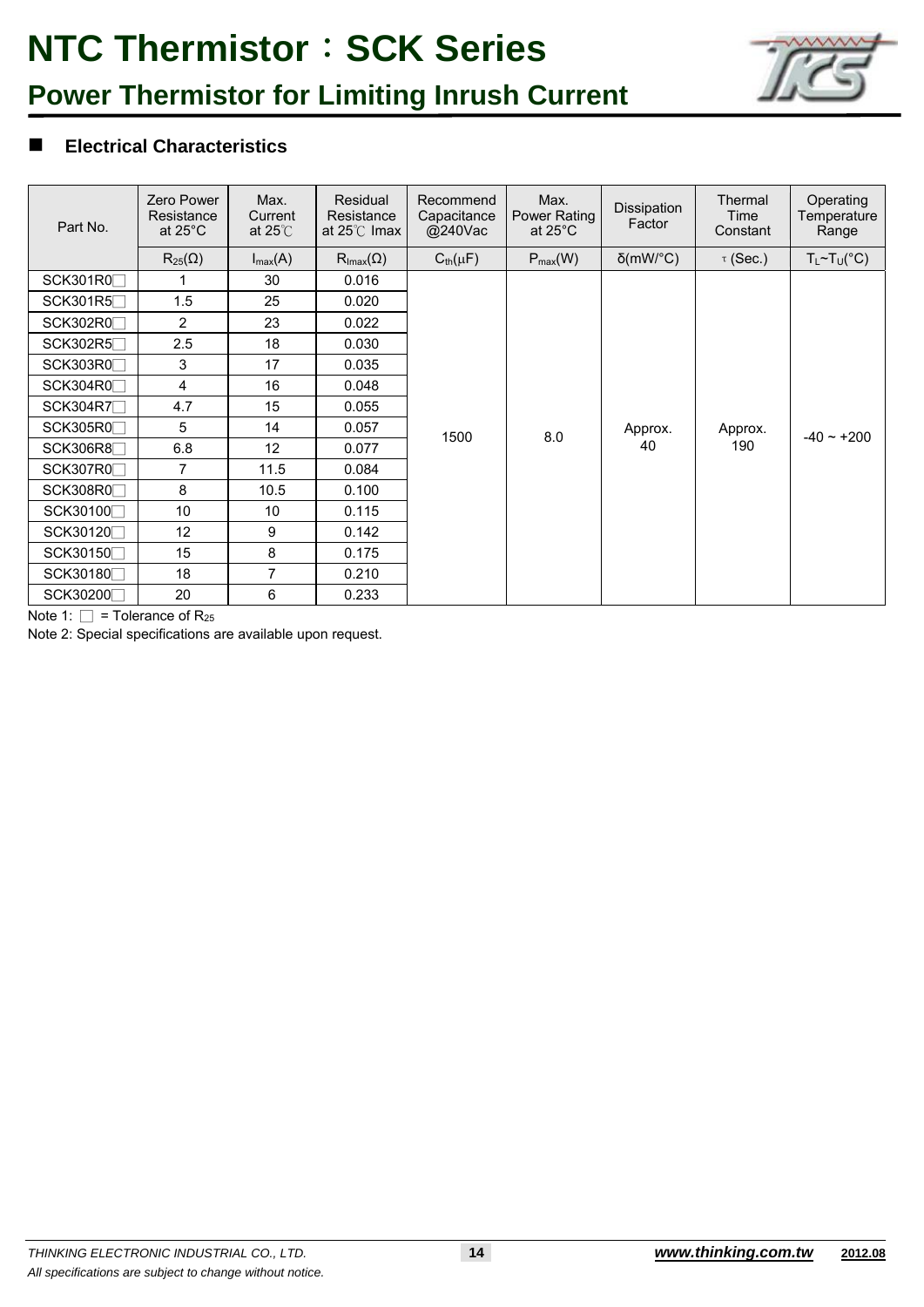## **Power Thermistor for Limiting Inrush Current**



#### **Safety Approvals**

- UL&cUL File No: E138827
- CSA File No: 97495
- TUV File No: R 50050155
- CQC File No:CQC05001011984,993,985,942,943,944, CQC05001011988,989,990,963,964,965

| <b>Body Size</b> | Certified       |            |            | Safety Approvals     |            |            | <b>Body Size</b> | Certified       | Safety Approvals |            |            |            |                 |
|------------------|-----------------|------------|------------|----------------------|------------|------------|------------------|-----------------|------------------|------------|------------|------------|-----------------|
|                  | Model No.       | UL         | cUL        | <b>CSA</b>           | <b>TUV</b> | CQC        |                  | Model No.       | UL               |            |            |            | cUL CSA TUV CQC |
|                  | <b>SCK-052</b>  | $\sqrt{}$  | $\sqrt{}$  | $\sqrt{}$            | $\sqrt{}$  | $\sqrt{}$  |                  | <b>SCK-013</b>  | $\sqrt{ }$       | $\sqrt{}$  |            | $\sqrt{}$  | $\sqrt{}$       |
|                  | <b>SCK-081</b>  | $\sqrt{}$  | $\sqrt{}$  |                      | $\sqrt{ }$ | $\sqrt{}$  |                  | <b>SCK-1R37</b> | $\sqrt{}$        | $\sqrt{ }$ |            | $\sqrt{}$  | $\sqrt{}$       |
| 5mm              | <b>SCK-101</b>  | $\sqrt{}$  | $\sqrt{}$  | $\sqrt{}$            | $\sqrt{}$  | $\sqrt{}$  |                  | <b>SCK-2R56</b> | $\sqrt{ }$       | $\sqrt{ }$ | $\sqrt{}$  | $\sqrt{}$  | $\sqrt{}$       |
|                  | <b>SCK-121</b>  | $\sqrt{}$  | $\sqrt{}$  |                      | $\sqrt{}$  | $\sqrt{}$  |                  | <b>SCK-045</b>  | $\sqrt{}$        | $\sqrt{ }$ |            | $\sqrt{}$  | $\sqrt{}$       |
|                  | <b>SCK-20X3</b> | $\sqrt{ }$ | $\sqrt{}$  | $\sqrt{}$            | $\sqrt{}$  | $\sqrt{}$  |                  | <b>SCK-4R74</b> | $\sqrt{}$        | $\sqrt{}$  |            | $\sqrt{}$  | $\sqrt{}$       |
|                  | <b>SCK-042</b>  | $\sqrt{}$  | $\sqrt{}$  | $\sqrt{}$            | $\sqrt{}$  | $\sqrt{}$  |                  | <b>SCK-055</b>  | $\sqrt{ }$       | $\sqrt{ }$ | $\sqrt{}$  | $\sqrt{}$  | $\sqrt{}$       |
|                  | <b>SCK-4R72</b> | $\sqrt{}$  | $\sqrt{}$  | $\sqrt{}$            | $\sqrt{ }$ | $\sqrt{}$  | 13mm             | <b>SCK-074</b>  | $\sqrt{}$        | $\sqrt{}$  |            | $\sqrt{}$  | $\sqrt{}$       |
|                  | <b>SCK-053</b>  | $\sqrt{}$  | $\sqrt{ }$ | $\sqrt{}$            | $\sqrt{}$  | $\sqrt{}$  |                  | <b>SCK-084</b>  | $\sqrt{}$        | $\sqrt{ }$ | $\sqrt{}$  | $\sqrt{}$  | $\sqrt{}$       |
|                  | <b>SCK-063</b>  | $\sqrt{}$  | $\sqrt{}$  | $\sqrt{}$            | $\sqrt{}$  | $\sqrt{}$  |                  | <b>SCK-104</b>  | $\sqrt{ }$       | $\sqrt{ }$ | $\sqrt{}$  | $\sqrt{}$  | $\sqrt{}$       |
| 8mm              | <b>SCK-073</b>  | $\sqrt{ }$ | $\sqrt{}$  |                      | $\sqrt{}$  | $\sqrt{}$  |                  | <b>SCK-124</b>  | $\sqrt{ }$       | $\sqrt{ }$ | $\sqrt{}$  | $\sqrt{}$  | $\sqrt{}$       |
|                  | <b>SCK-082</b>  | $\sqrt{}$  | $\sqrt{ }$ | $\sqrt{}$            | $\sqrt{}$  | $\sqrt{ }$ |                  | <b>SCK-153</b>  | $\sqrt{ }$       | $\sqrt{ }$ | $\sqrt{}$  | $\sqrt{}$  | $\sqrt{}$       |
|                  | <b>SCK-102</b>  | $\sqrt{}$  | $\sqrt{}$  | $\sqrt{}$            | $\sqrt{}$  | $\sqrt{}$  |                  | <b>SCK-163</b>  | $\sqrt{}$        | $\sqrt{ }$ | $\sqrt{}$  | $\sqrt{}$  | $\sqrt{}$       |
|                  | <b>SCK-152</b>  | $\sqrt{}$  | $\sqrt{}$  | $\sqrt{}$            | $\sqrt{ }$ | $\sqrt{}$  |                  | <b>SCK-183</b>  | $\sqrt{ }$       | $\sqrt{ }$ | $\sqrt{}$  | $\sqrt{}$  | $\sqrt{ }$      |
|                  | <b>SCK-201</b>  | $\sqrt{}$  | $\sqrt{}$  | $\sqrt{\phantom{a}}$ | $\sqrt{}$  | $\sqrt{}$  |                  | <b>SCK-203</b>  | $\sqrt{ }$       | $\sqrt{}$  | $\sqrt{}$  | $\sqrt{}$  | $\sqrt{}$       |
|                  | SCK-30X         | $\sqrt{ }$ | $\sqrt{}$  | $\sqrt{}$            | $\sqrt{}$  | $\sqrt{}$  |                  | SCK-0R78A       | $\sqrt{}$        | $\sqrt{}$  |            | $\sqrt{}$  | $\sqrt{}$       |
|                  | <b>SCK-015</b>  | $\sqrt{ }$ | $\sqrt{}$  |                      | $\sqrt{ }$ | $\sqrt{}$  |                  | <b>SCK-018</b>  | $\sqrt{}$        | $\sqrt{}$  |            | $\sqrt{ }$ |                 |
|                  | <b>SCK-1R35</b> | $\sqrt{ }$ | $\sqrt{}$  |                      | $\sqrt{ }$ | $\sqrt{}$  |                  | <b>SCK-1R38</b> | $\sqrt{}$        | $\sqrt{}$  | $\sqrt{}$  | $\sqrt{ }$ | $\sqrt{}$       |
|                  | <b>SCK-1R55</b> | $\sqrt{ }$ | $\sqrt{}$  |                      | $\sqrt{}$  | $\sqrt{}$  |                  | <b>SCK-1R58</b> | $\sqrt{}$        | $\sqrt{}$  | $\sqrt{}$  | $\sqrt{}$  | $\sqrt{}$       |
|                  | SCK-2R55A       | $\sqrt{2}$ | $\sqrt{}$  | $\sqrt{ }$           | $\sqrt{}$  | $\sqrt{}$  |                  | <b>SCK-028</b>  | $\sqrt{}$        | $\sqrt{}$  |            | $\sqrt{}$  | $\sqrt{}$       |
|                  | <b>SCK-035</b>  | $\sqrt{}$  | $\sqrt{}$  | $\sqrt{}$            | $\sqrt{}$  | $\sqrt{}$  |                  | <b>SCK-2R58</b> | $\sqrt{}$        | $\sqrt{}$  | $\sqrt{}$  | $\sqrt{}$  | $\sqrt{}$       |
|                  | <b>SCK-044</b>  | $\sqrt{}$  | $\sqrt{}$  | $\sqrt{}$            | $\sqrt{}$  | $\sqrt{2}$ |                  | <b>SCK-037</b>  | $\sqrt{ }$       | $\sqrt{ }$ | $\sqrt{}$  | $\sqrt{}$  | $\sqrt{}$       |
|                  | <b>SCK-054</b>  | $\sqrt{}$  | $\sqrt{}$  | $\sqrt{}$            | $\sqrt{ }$ | $\sqrt{ }$ |                  | <b>SCK-046</b>  | $\sqrt{}$        | $\sqrt{}$  | $\sqrt{}$  | $\sqrt{}$  | $\sqrt{}$       |
|                  | SCK-6R83        | $\sqrt{}$  | $\sqrt{}$  | $\sqrt{}$            | $\sqrt{}$  | $\sqrt{}$  |                  | <b>SCK-056</b>  | $\sqrt{}$        | $\sqrt{ }$ | $\sqrt{}$  | $\sqrt{}$  | $\sqrt{}$       |
|                  | <b>SCK-083</b>  | $\sqrt{}$  | $\sqrt{}$  | $\sqrt{}$            | $\sqrt{}$  | $\sqrt{}$  |                  | <b>SCK-065</b>  | $\sqrt{}$        | $\sqrt{}$  | $\sqrt{}$  | $\sqrt{}$  | $\sqrt{}$       |
|                  | <b>SCK-103</b>  | $\sqrt{}$  | $\sqrt{}$  | $\sqrt{}$            | $\sqrt{}$  | $\sqrt{ }$ |                  | <b>SCK-075</b>  | $\sqrt{ }$       | $\sqrt{}$  | $\sqrt{}$  | $\sqrt{ }$ | $\sqrt{}$       |
|                  | <b>SCK-123</b>  | $\sqrt{ }$ | $\sqrt{}$  | $\sqrt{}$            | $\sqrt{}$  | $\sqrt{}$  | 15mm             | <b>SCK-085</b>  | $\sqrt{}$        | $\sqrt{}$  |            | $\sqrt{}$  | $\sqrt{}$       |
| 10mm             | <b>SCK-133</b>  | $\sqrt{ }$ | $\sqrt{}$  | $\sqrt{}$            | $\sqrt{ }$ | $\sqrt{}$  |                  | <b>SCK-105</b>  | $\sqrt{}$        | $\sqrt{}$  | $\sqrt{}$  | $\sqrt{}$  | $\sqrt{}$       |
|                  | <b>SCK-152X</b> | $\sqrt{ }$ | $\sqrt{}$  | $\sqrt{}$            | $\sqrt{}$  | $\sqrt{}$  |                  | <b>SCK-125</b>  | $\sqrt{}$        | $\sqrt{ }$ | $\sqrt{}$  | $\sqrt{}$  | $\sqrt{}$       |
|                  | <b>SCK-162X</b> | $\sqrt{ }$ | $\sqrt{ }$ | $\sqrt{ }$           | $\sqrt{ }$ | $\sqrt{}$  |                  | <b>SCK-154</b>  | $\sqrt{}$        | $\sqrt{}$  | $\sqrt{ }$ | $\sqrt{ }$ | $\sqrt{}$       |
|                  | <b>SCK-202</b>  | $\sqrt{ }$ | $\sqrt{}$  | $\sqrt{ }$           | $\sqrt{}$  | $\sqrt{ }$ |                  | <b>SCK-164</b>  | $\sqrt{ }$       | $\sqrt{ }$ | $\sqrt{}$  | $\sqrt{}$  | $\sqrt{ }$      |
|                  | <b>SCK-222</b>  | $\sqrt{ }$ | $\sqrt{}$  |                      | $\sqrt{}$  | $\sqrt{}$  |                  | <b>SCK-184</b>  | $\sqrt{}$        | V          | √          | $\sqrt{}$  | $\sqrt{}$       |
|                  | <b>SCK-252</b>  | $\sqrt{}$  | $\sqrt{ }$ | $\sqrt{}$            | $\sqrt{ }$ | $\sqrt{}$  |                  | <b>SCK-204</b>  | $\sqrt{}$        | $\sqrt{}$  | $\sqrt{ }$ | $\sqrt{ }$ | $\sqrt{ }$      |
|                  | <b>SCK-302</b>  | $\sqrt{}$  | $\sqrt{}$  | $\sqrt{}$            | $\sqrt{}$  | $\sqrt{}$  |                  | <b>SCK-224</b>  | $\sqrt{}$        | $\sqrt{}$  |            | $\sqrt{}$  | $\sqrt{ }$      |
|                  | <b>SCK-472</b>  | $\sqrt{}$  | $\sqrt{}$  | $\sqrt{}$            | $\sqrt{}$  | √          |                  | <b>SCK-253</b>  | $\sqrt{}$        | $\sqrt{ }$ | V          | $\sqrt{}$  | $\sqrt{ }$      |
|                  | <b>SCK-502</b>  | $\sqrt{ }$ | $\sqrt{}$  | $\sqrt{}$            | $\sqrt{}$  | $\sqrt{}$  |                  | <b>SCK-303</b>  | $\sqrt{}$        | V          | $\sqrt{}$  | $\sqrt{}$  | $\sqrt{}$       |
|                  | <b>SCK-801</b>  | $\sqrt{}$  | $\sqrt{}$  | $\sqrt{}$            | $\sqrt{ }$ | $\sqrt{}$  |                  | <b>SCK-333</b>  | $\sqrt{}$        | $\sqrt{}$  |            | $\sqrt{}$  | $\sqrt{}$       |
|                  | <b>SCK-1001</b> | $\sqrt{ }$ | $\sqrt{}$  | $\sqrt{}$            | $\sqrt{ }$ | V          |                  | <b>SCK-403</b>  | $\sqrt{}$        | $\sqrt{}$  | V          | $\sqrt{}$  | $\sqrt{ }$      |
|                  | <b>SCK-1201</b> | $\sqrt{}$  | $\sqrt{}$  | $\sqrt{}$            | $\sqrt{}$  | $\sqrt{}$  |                  | <b>SCK-473</b>  | $\sqrt{}$        | $\sqrt{}$  | $\sqrt{}$  | $\sqrt{}$  | $\sqrt{}$       |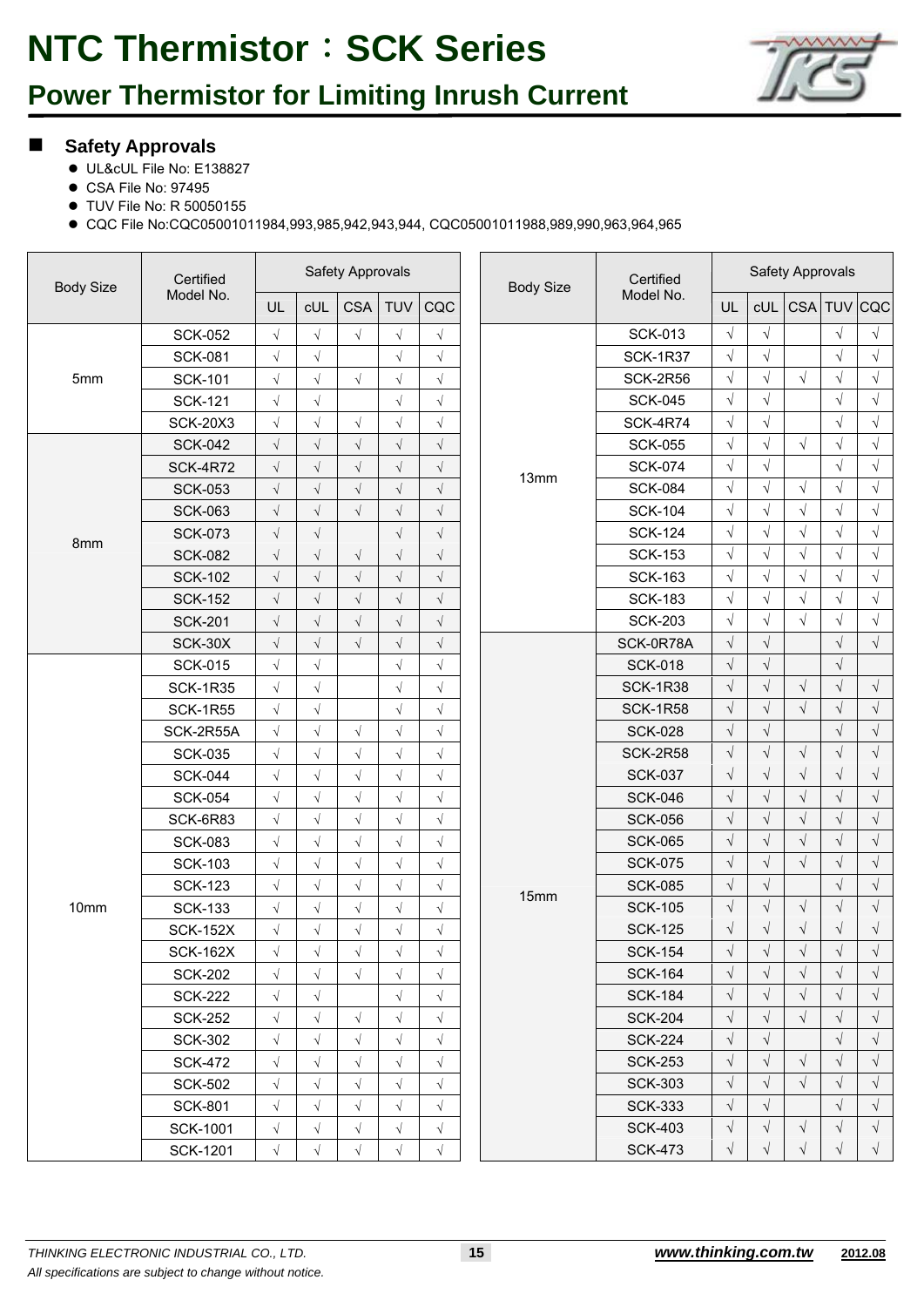## **Power Thermistor for Limiting Inrush Current**



| Certified<br><b>Body Size</b><br>Model No. |                 |            | Safety Approvals |            |           | <b>Body Size</b> | Certified       |            |
|--------------------------------------------|-----------------|------------|------------------|------------|-----------|------------------|-----------------|------------|
|                                            |                 | UL         | <b>cUL</b>       | TUV        | CQC       |                  | Model No.       | U          |
|                                            | <b>SCK200R7</b> | $\sqrt{}$  | $\sqrt{}$        | $\sqrt{}$  | V         |                  | <b>SCK301R0</b> | $\sqrt{}$  |
|                                            | <b>SCK201R0</b> | $\sqrt{}$  | $\sqrt{}$        | $\sqrt{ }$ | $\sqrt{}$ |                  | <b>SCK301R5</b> | $\sqrt{}$  |
|                                            | <b>SCK201R5</b> | $\sqrt{}$  | $\sqrt{}$        | $\sqrt{}$  | V         |                  | <b>SCK302R0</b> | $\sqrt{ }$ |
|                                            | <b>SCK202R0</b> | $\sqrt{}$  | $\sqrt{}$        | $\sqrt{}$  | $\sqrt{}$ |                  | <b>SCK302R5</b> | $\sqrt{}$  |
|                                            | <b>SCK202R5</b> | $\sqrt{}$  | $\sqrt{}$        | $\sqrt{}$  | $\sqrt{}$ |                  | <b>SCK303R0</b> | $\sqrt{}$  |
|                                            | <b>SCK203R0</b> | $\sqrt{}$  | $\sqrt{}$        | $\sqrt{}$  | $\sqrt{}$ |                  | <b>SCK304R0</b> | $\sqrt{}$  |
|                                            | <b>SCK204R0</b> | $\sqrt{}$  | $\sqrt{}$        | $\sqrt{}$  | $\sqrt{}$ |                  | <b>SCK304R7</b> | $\sqrt{}$  |
|                                            | <b>SCK204R7</b> | $\sqrt{}$  | $\sqrt{}$        | $\sqrt{}$  | $\sqrt{}$ | 30mm             | <b>SCK305R0</b> | V          |
|                                            | <b>SCK205R0</b> | $\sqrt{}$  | $\sqrt{}$        | $\sqrt{}$  | $\sqrt{}$ |                  | <b>SCK306R8</b> | $\sqrt{}$  |
| 20mm                                       | <b>SCK206R0</b> | $\sqrt{}$  | $\sqrt{}$        | $\sqrt{}$  | $\sqrt{}$ |                  | <b>SCK307R0</b> | $\sqrt{}$  |
|                                            | <b>SCK206R8</b> | $\sqrt{}$  | $\sqrt{}$        | $\sqrt{}$  | $\sqrt{}$ |                  | <b>SCK308R0</b> | $\sqrt{}$  |
|                                            | <b>SCK207R0</b> | $\sqrt{ }$ | $\sqrt{}$        | $\sqrt{}$  | $\sqrt{}$ |                  | SCK30100        | $\sqrt{ }$ |
|                                            | <b>SCK208R0</b> | $\sqrt{}$  | $\sqrt{}$        | $\sqrt{ }$ | $\sqrt{}$ |                  | SCK30120        | $\sqrt{}$  |
|                                            | SCK20100        | $\sqrt{}$  | $\sqrt{}$        | $\sqrt{}$  | V         |                  | SCK30150        | $\sqrt{ }$ |
|                                            | SCK20120        | $\sqrt{}$  | $\sqrt{}$        | $\sqrt{}$  | $\sqrt{}$ |                  | SCK30180        | $\sqrt{}$  |
|                                            | SCK20130        | $\sqrt{}$  | $\sqrt{}$        | $\sqrt{}$  | $\sqrt{}$ |                  | SCK30200        | $\sqrt{}$  |
|                                            | SCK20150        | $\sqrt{}$  | $\sqrt{}$        | $\sqrt{}$  | $\sqrt{}$ |                  |                 |            |
|                                            | SCK20160        | $\sqrt{}$  | $\sqrt{}$        | $\sqrt{}$  | $\sqrt{}$ |                  |                 |            |
|                                            | SCK20180        | $\sqrt{}$  | $\sqrt{}$        | $\sqrt{}$  | $\sqrt{}$ |                  |                 |            |
|                                            | <b>SCK20200</b> | $\sqrt{}$  | $\sqrt{}$        | $\sqrt{}$  | $\sqrt{}$ |                  |                 |            |
|                                            | <b>SCK251R0</b> | $\sqrt{}$  | $\sqrt{}$        | $\sqrt{}$  | $\sqrt{}$ |                  |                 |            |
|                                            | <b>SCK251R5</b> | $\sqrt{}$  | $\sqrt{}$        | $\sqrt{}$  | $\sqrt{}$ |                  |                 |            |
|                                            | <b>SCK252R0</b> | $\sqrt{}$  | $\sqrt{}$        | $\sqrt{}$  | $\sqrt{}$ |                  |                 |            |
|                                            | <b>SCK252R5</b> | $\sqrt{}$  | $\sqrt{2}$       | $\sqrt{}$  | $\sqrt{}$ |                  |                 |            |
|                                            | <b>SCK253R0</b> | $\sqrt{}$  | $\sqrt{}$        | $\sqrt{}$  | $\sqrt{}$ |                  |                 |            |
|                                            | <b>SCK254R0</b> | $\sqrt{}$  | $\sqrt{}$        | $\sqrt{}$  | $\sqrt{}$ |                  |                 |            |
|                                            | <b>SCK254R7</b> | $\sqrt{}$  | $\sqrt{}$        | $\sqrt{}$  | $\sqrt{}$ |                  |                 |            |
|                                            | <b>SCK255R0</b> | $\sqrt{}$  | $\sqrt{}$        | $\sqrt{ }$ | $\sqrt{}$ |                  |                 |            |
| 25mm                                       | <b>SCK256R8</b> | $\sqrt{}$  | $\sqrt{}$        | $\sqrt{}$  | $\sqrt{}$ |                  |                 |            |
|                                            | SCK257R0        | $\sqrt{}$  | $\sqrt{}$        | $\sqrt{}$  | $\sqrt{}$ |                  |                 |            |
|                                            | <b>SCK258R0</b> | $\sqrt{}$  | $\sqrt{}$        | $\sqrt{}$  | $\sqrt{}$ |                  |                 |            |
|                                            | <b>SCK25100</b> | $\sqrt{ }$ | $\sqrt{}$        | $\sqrt{}$  | $\sqrt{}$ |                  |                 |            |
|                                            | <b>SCK25120</b> | $\sqrt{}$  | $\sqrt{}$        | $\sqrt{}$  | V         |                  |                 |            |
|                                            | <b>SCK25150</b> | $\sqrt{}$  | $\sqrt{}$        | $\sqrt{}$  | $\sqrt{}$ |                  |                 |            |
|                                            | <b>SCK25180</b> | $\sqrt{}$  | $\sqrt{}$        | $\sqrt{}$  | $\sqrt{}$ |                  |                 |            |
|                                            | <b>SCK25200</b> | $\sqrt{}$  | $\sqrt{}$        | $\sqrt{}$  | $\sqrt{}$ |                  |                 |            |

| Certified       |            | Safety Approvals |            |           |  | <b>Body Size</b> | Certified<br>Model No. | Safety Approvals |            |            |            |
|-----------------|------------|------------------|------------|-----------|--|------------------|------------------------|------------------|------------|------------|------------|
| Model No.       | UL         | <b>CUL</b>       | <b>TUV</b> | CQC       |  |                  |                        | UL               | <b>CUL</b> | <b>TUV</b> | CQC        |
| <b>SCK200R7</b> | $\sqrt{ }$ | V                | $\sqrt{}$  | $\sqrt{}$ |  |                  | <b>SCK301R0</b>        | V                | $\sqrt{}$  | V          | $\sqrt{ }$ |
| SCK201R0        | $\sqrt{ }$ | $\sqrt{}$        | $\sqrt{}$  | $\sqrt{}$ |  |                  | <b>SCK301R5</b>        | V                | $\sqrt{}$  | V          | $\sqrt{ }$ |
| SCK201R5        | $\sqrt{ }$ | V                | $\sqrt{}$  | $\sqrt{}$ |  |                  | <b>SCK302R0</b>        | V                | $\sqrt{}$  | V          | $\sqrt{ }$ |
| SCK202R0        | $\sqrt{ }$ | N                | V          | $\sqrt{}$ |  |                  | <b>SCK302R5</b>        | V                | $\sqrt{}$  | V          | $\sqrt{ }$ |
| SCK202R5        | $\sqrt{ }$ | V                | $\sqrt{ }$ | $\sqrt{}$ |  |                  | <b>SCK303R0</b>        | V                | $\sqrt{ }$ | V          | $\sqrt{ }$ |
| SCK203R0        | $\sqrt{}$  | $\sqrt{}$        | $\sqrt{}$  | $\sqrt{}$ |  |                  | <b>SCK304R0</b>        | V                | $\sqrt{ }$ | V          | $\sqrt{ }$ |
| SCK204R0        | $\sqrt{}$  | V                | $\sqrt{}$  | $\sqrt{}$ |  |                  | <b>SCK304R7</b>        | V                | $\sqrt{}$  | V          | $\sqrt{ }$ |
| <b>SCK204R7</b> | $\sqrt{ }$ | V                | $\sqrt{}$  | V         |  |                  | <b>SCK305R0</b>        | V                | $\sqrt{}$  | V          | $\sqrt{ }$ |
| SCK205R0        | $\sqrt{ }$ | $\sqrt{ }$       | $\sqrt{}$  | $\sqrt{}$ |  | 30mm             | SCK306R8               | V                | $\sqrt{}$  | V          | $\sqrt{ }$ |
| SCK206R0        | $\sqrt{ }$ | V                | $\sqrt{}$  | $\sqrt{}$ |  |                  | <b>SCK307R0</b>        | V                | $\sqrt{ }$ | V          | $\sqrt{ }$ |
| SCK206R8        | $\sqrt{ }$ | $\sqrt{}$        | $\sqrt{}$  | $\sqrt{}$ |  |                  | <b>SCK308R0</b>        | V                | $\sqrt{}$  | V          | $\sqrt{ }$ |
| SCK207R0        | $\sqrt{ }$ | V                | $\sqrt{}$  | $\sqrt{}$ |  |                  | SCK30100               | V                | $\sqrt{ }$ | V          | $\sqrt{ }$ |
| SCK208R0        | $\sqrt{ }$ | N                | $\sqrt{ }$ | $\sqrt{}$ |  |                  | SCK30120               | V                | $\sqrt{ }$ | V          | $\sqrt{ }$ |
| SCK20100        | $\sqrt{ }$ | V                | $\sqrt{}$  | $\sqrt{}$ |  |                  | SCK30150               | V                | $\sqrt{ }$ | V          | $\sqrt{ }$ |
| SCK20120        | $\sqrt{}$  | V                | $\sqrt{ }$ | V         |  |                  | SCK30180               | V                | $\sqrt{}$  | V          | $\sqrt{ }$ |
| SCK20130        | $\sqrt{}$  | V                | $\sqrt{ }$ | $\sqrt{}$ |  |                  | SCK30200               | V                | $\sqrt{ }$ | V          | $\sqrt{ }$ |
|                 |            |                  |            |           |  |                  |                        |                  |            |            |            |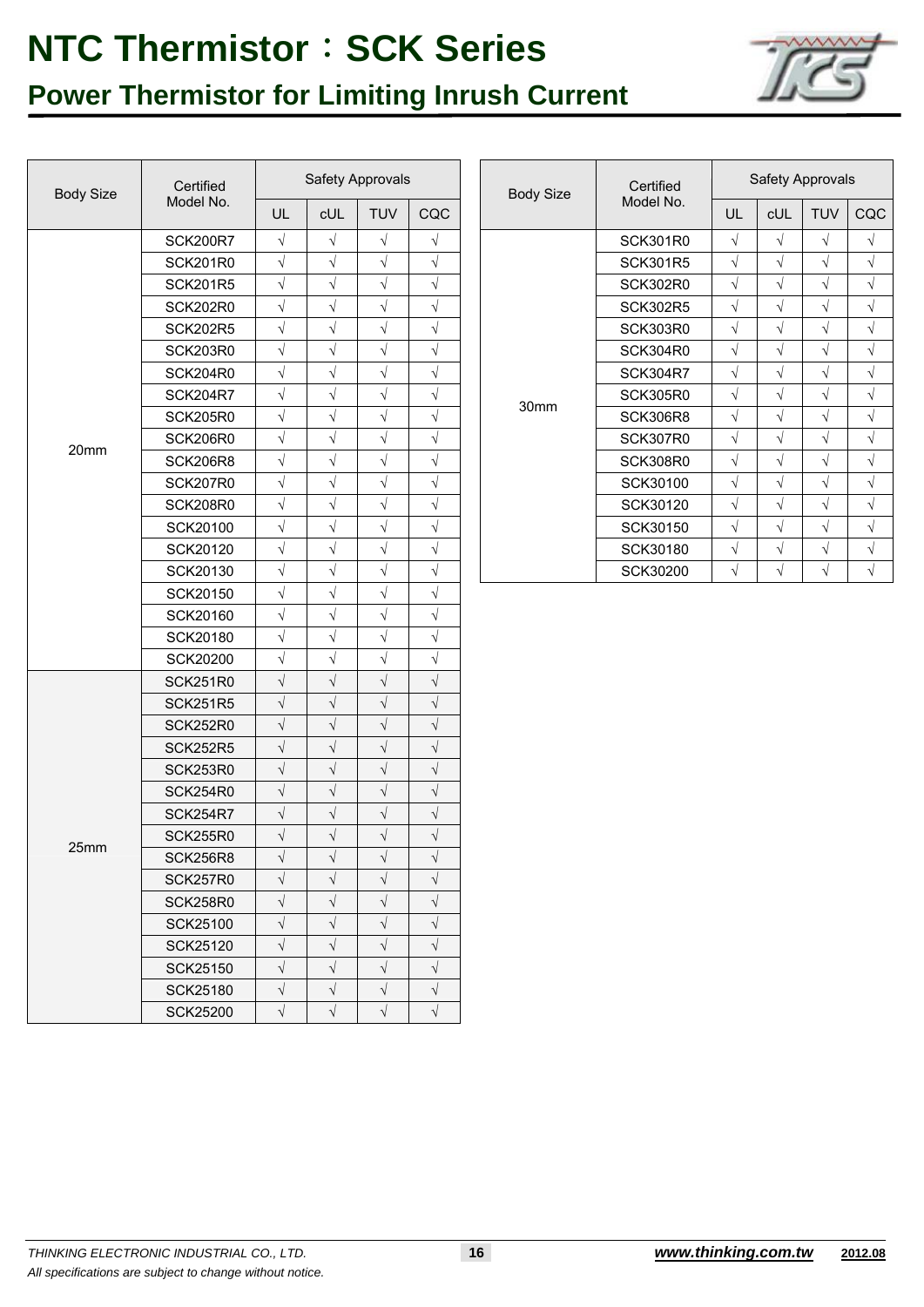## **Power Thermistor for Limiting Inrush Current**



### **Max. Current Derating Curve**



T<sub>U</sub>: Maximum operating temperature (°C)

T<sub>L</sub>: Minimum operating temperature (℃)

For example:

Ambient temperature(Ta) = 60℃ Maximum operating temperature( $T_U$ ) = 200°C  $I<sub>Ta</sub> = [1-(Ta-25)/(Tu-25)] \times I<sub>Ta</sub> = 80\% I<sub>Ta</sub>$ 

### **R-T Characteristic Curves**



**Temperature (°C)** 

**Temperature (°C)**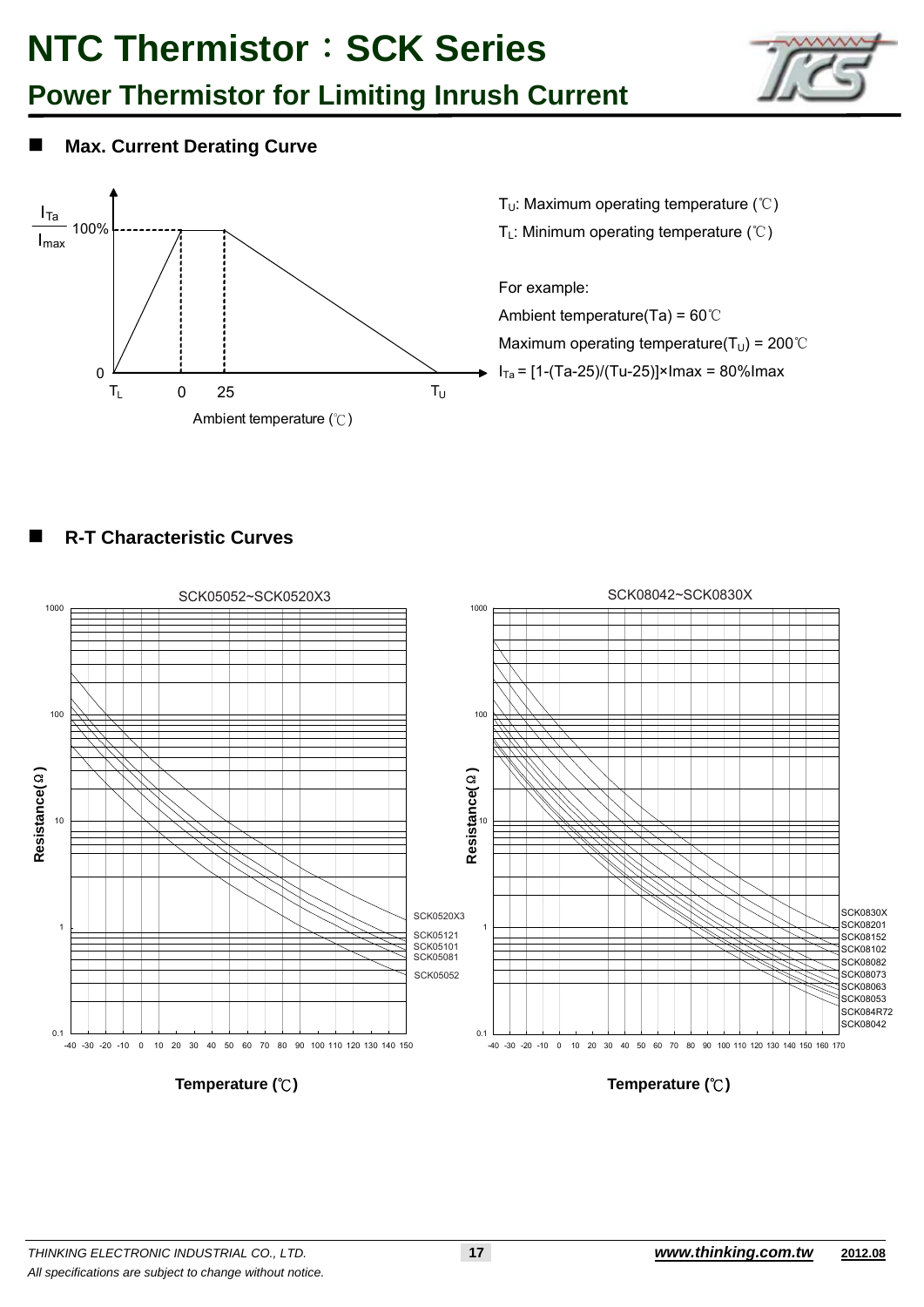## **Power Thermistor for Limiting Inrush Current**



### **R-T Characteristic Curves**



*THINKING ELECTRONIC INDUSTRIAL CO., LTD.* **18** *www.thinking.com.tw* **2012.08** *All specifications are subject to change without notice.*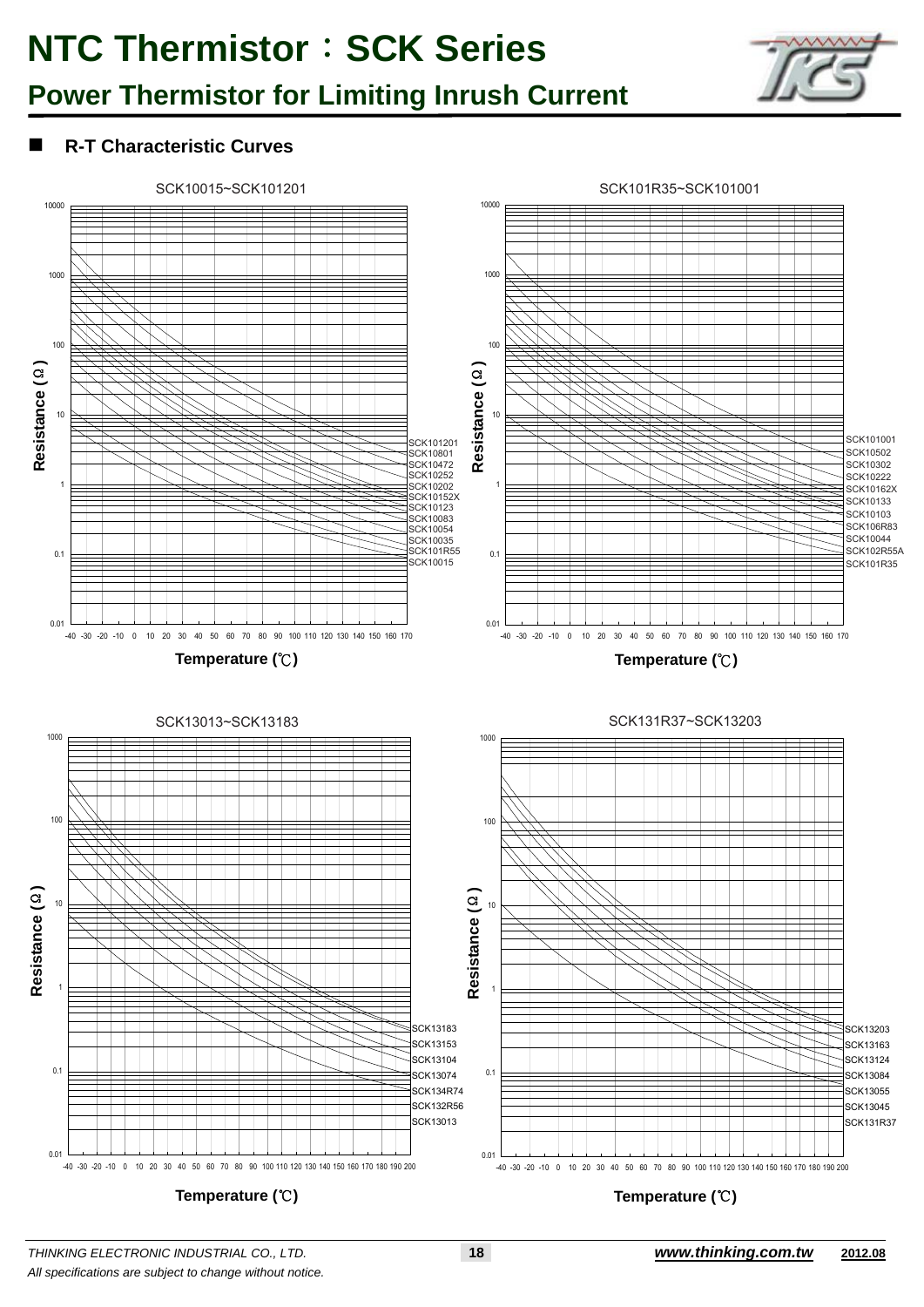## **Power Thermistor for Limiting Inrush Current**



### **R-T Characteristic Curves**

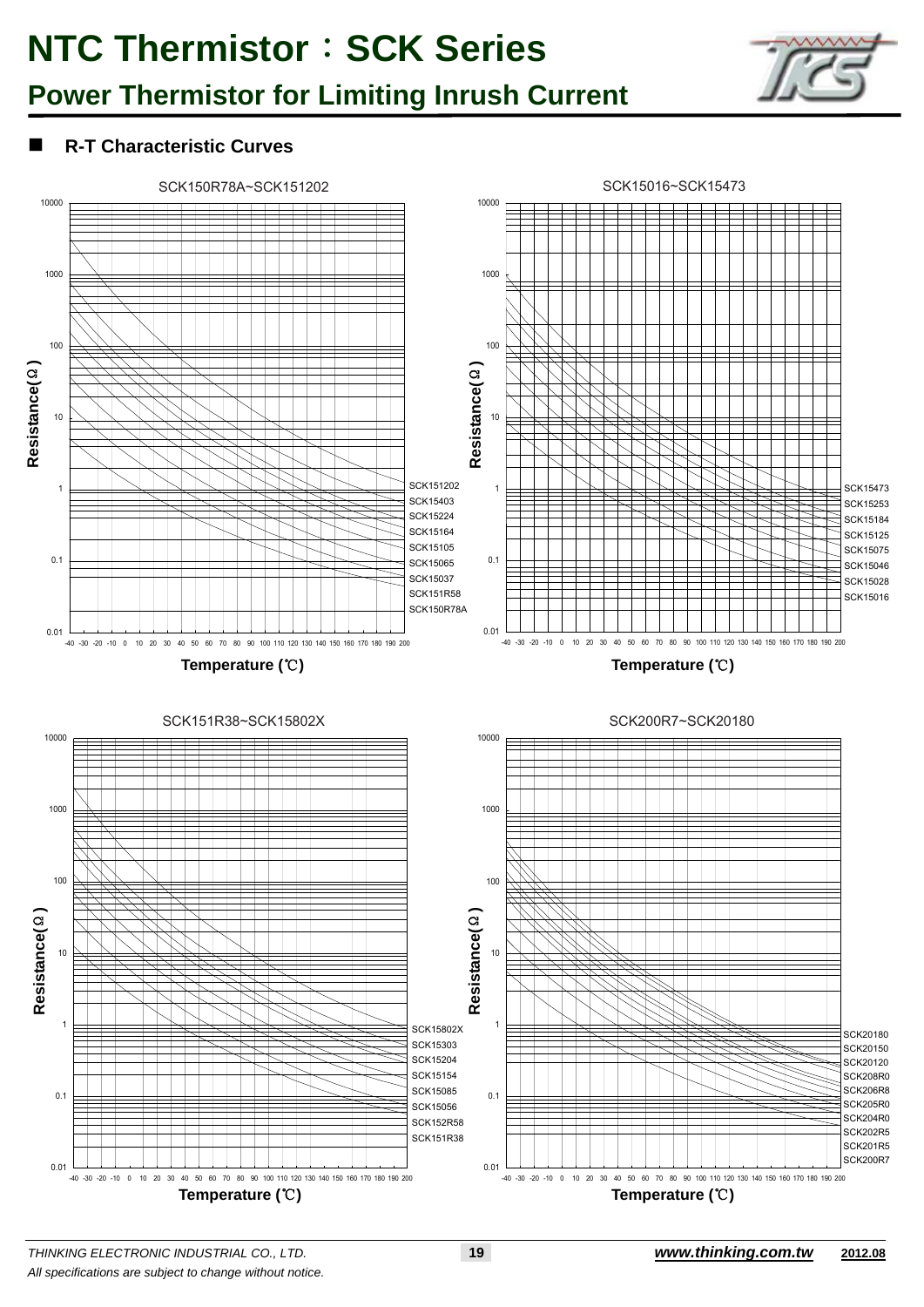## **Power Thermistor for Limiting Inrush Current**



### **R-T Characteristic Curves**



*THINKING ELECTRONIC INDUSTRIAL CO., LTD.* **20** *www.thinking.com.tw* **2012.08** *All specifications are subject to change without notice.*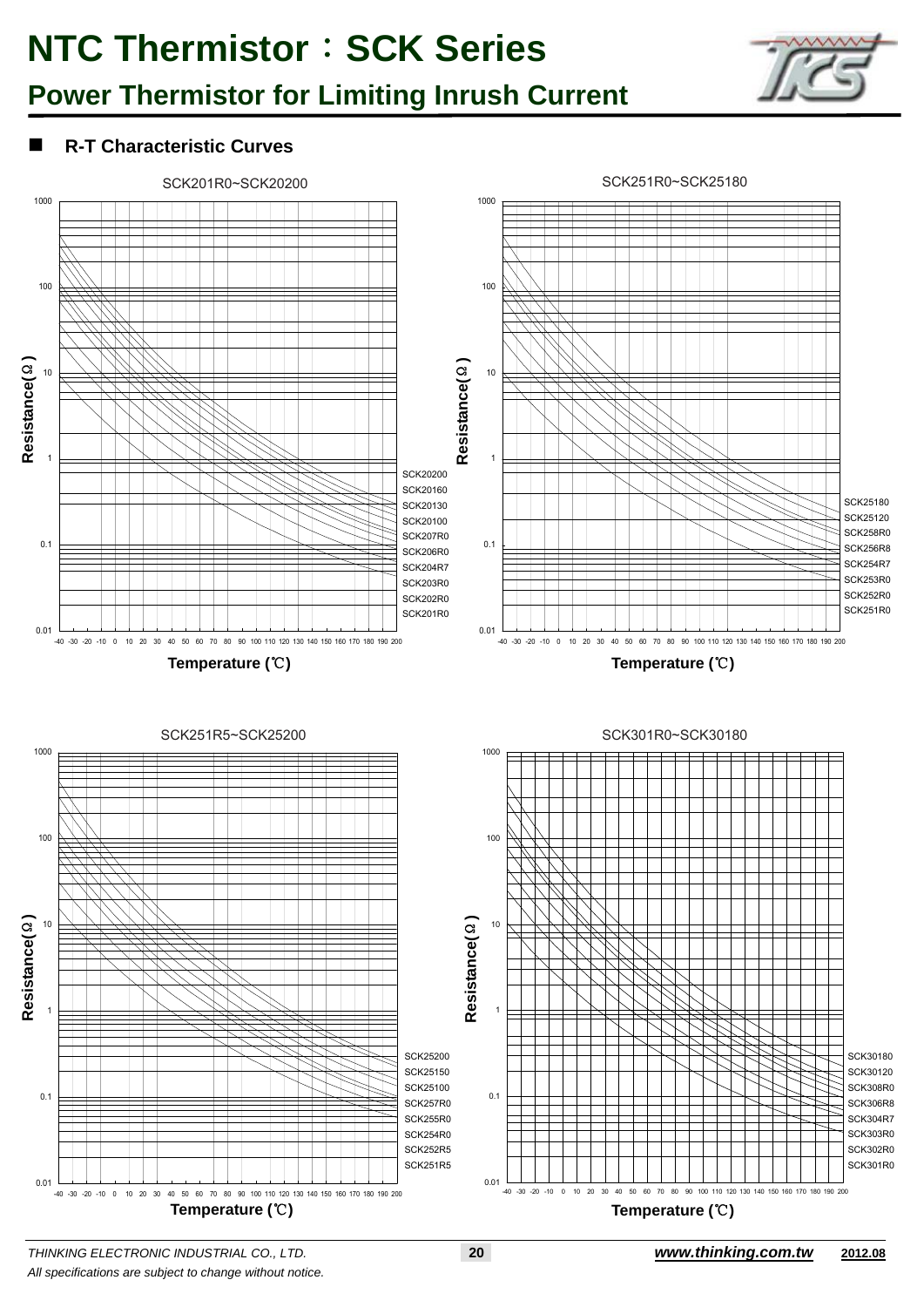## **Power Thermistor for Limiting Inrush Current**



### **R-T Characteristic Curves**

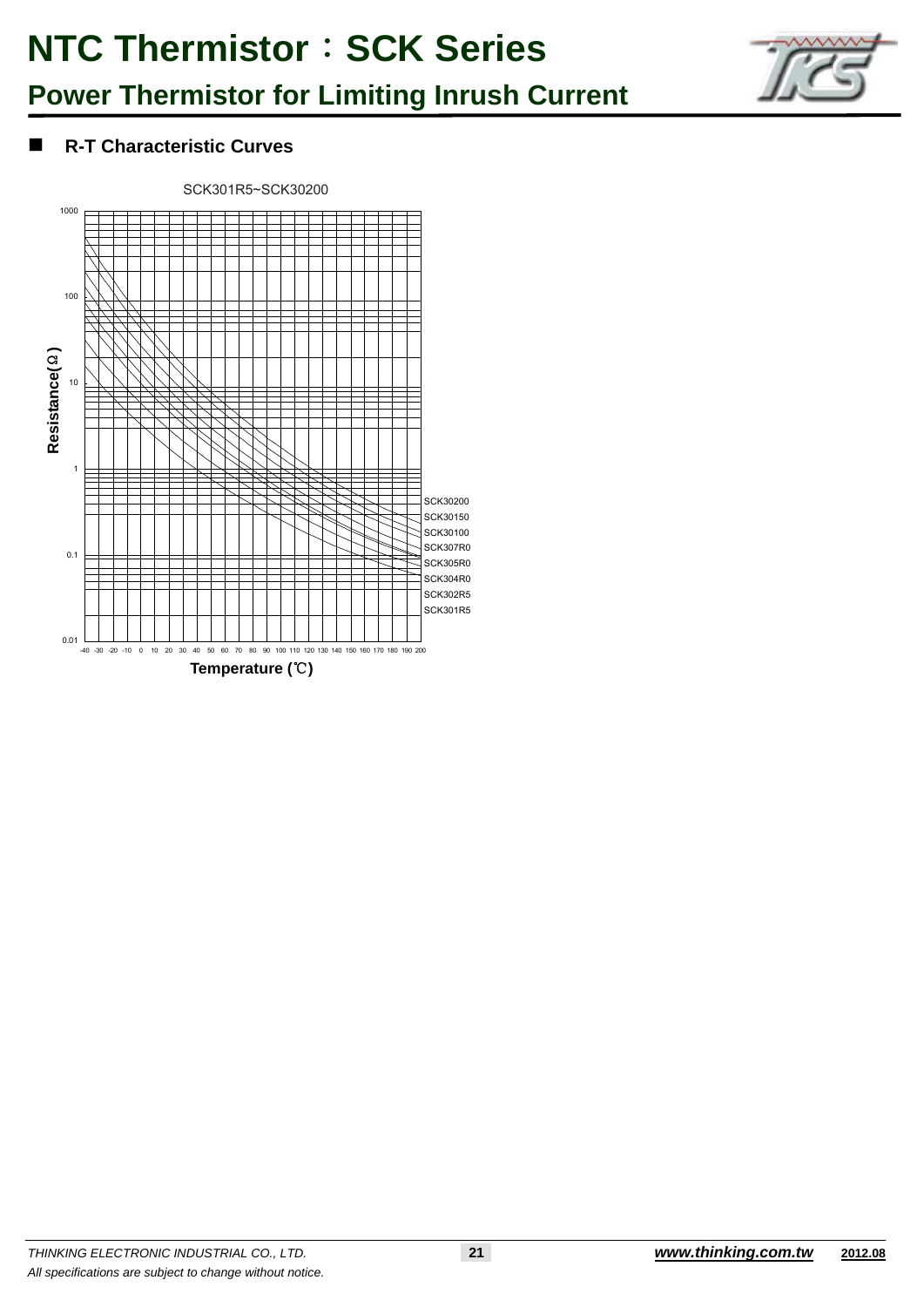



### **V-I Characteristic Curves (representative)**



*THINKING ELECTRONIC INDUSTRIAL CO., LTD.* **22** *www.thinking.com.tw* **2012.08** *All specifications are subject to change without notice.*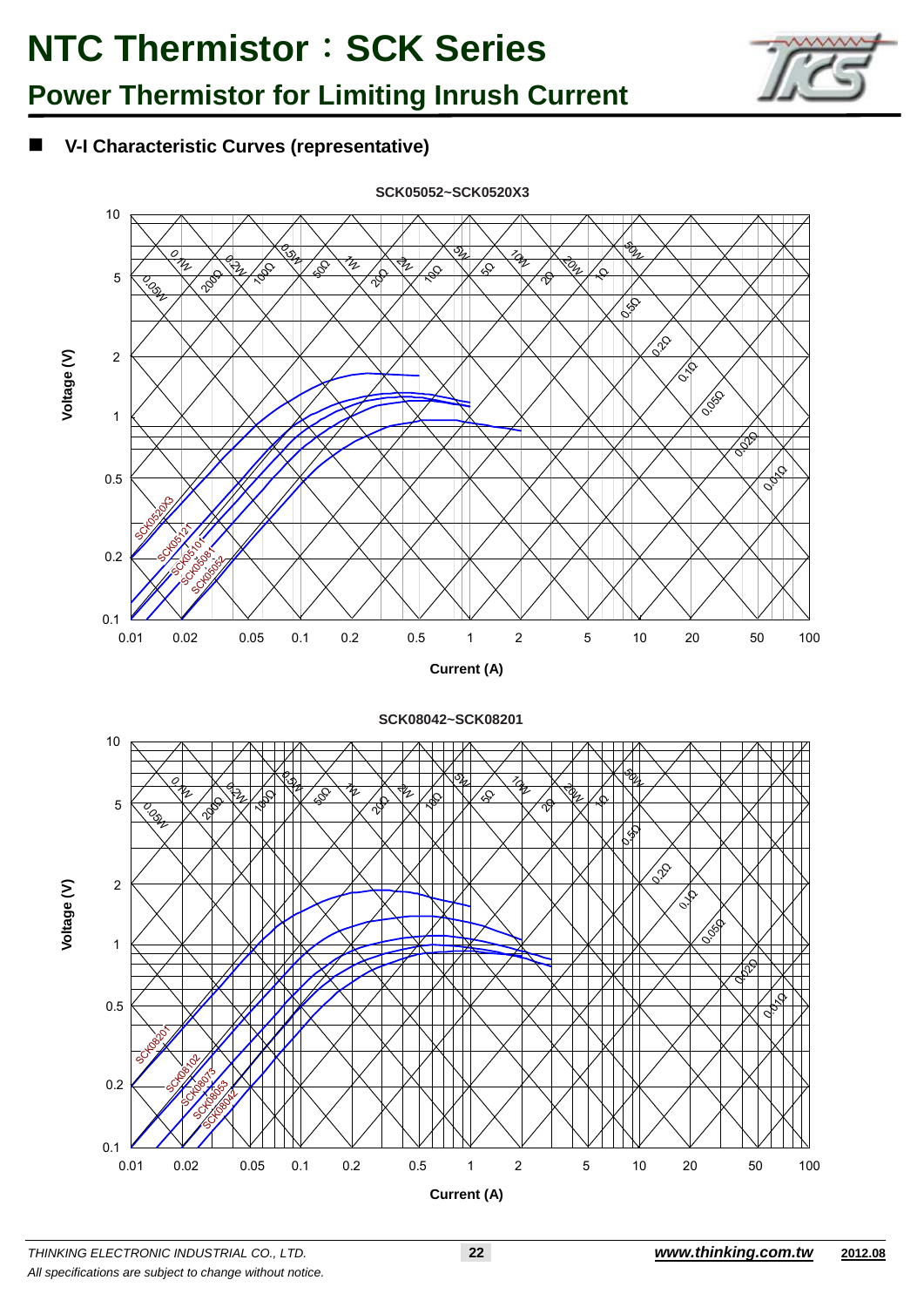### **Power Thermistor for Limiting Inrush Current**



**SCK131R37~SCK13203**



**Voltage (V)** 

Voltage (V)

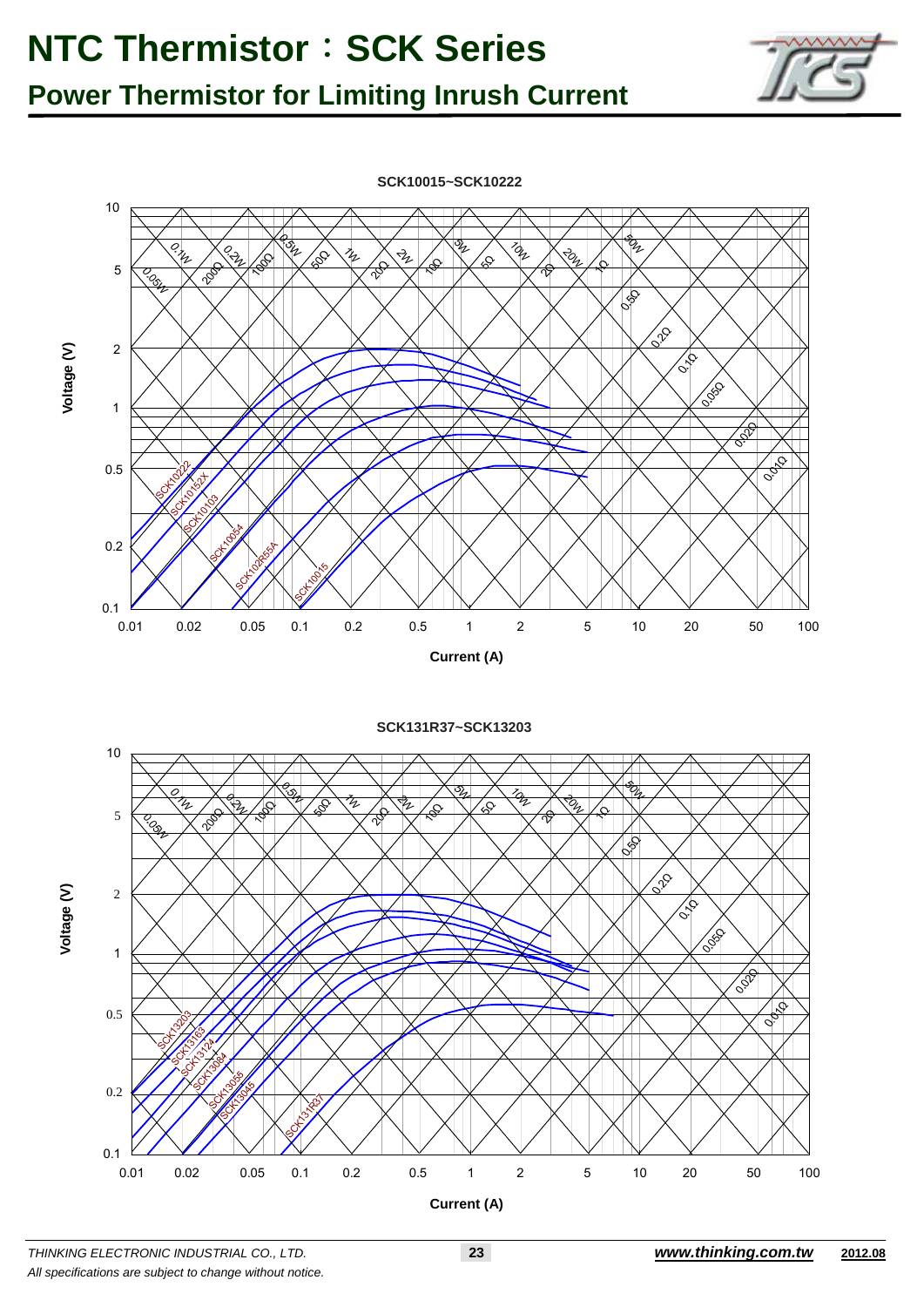**Power Thermistor for Limiting Inrush Current** 



**SCK151R38~SCK15303**



*THINKING ELECTRONIC INDUSTRIAL CO., LTD.* **24** *www.thinking.com.tw* **2012.08** *All specifications are subject to change without notice.*

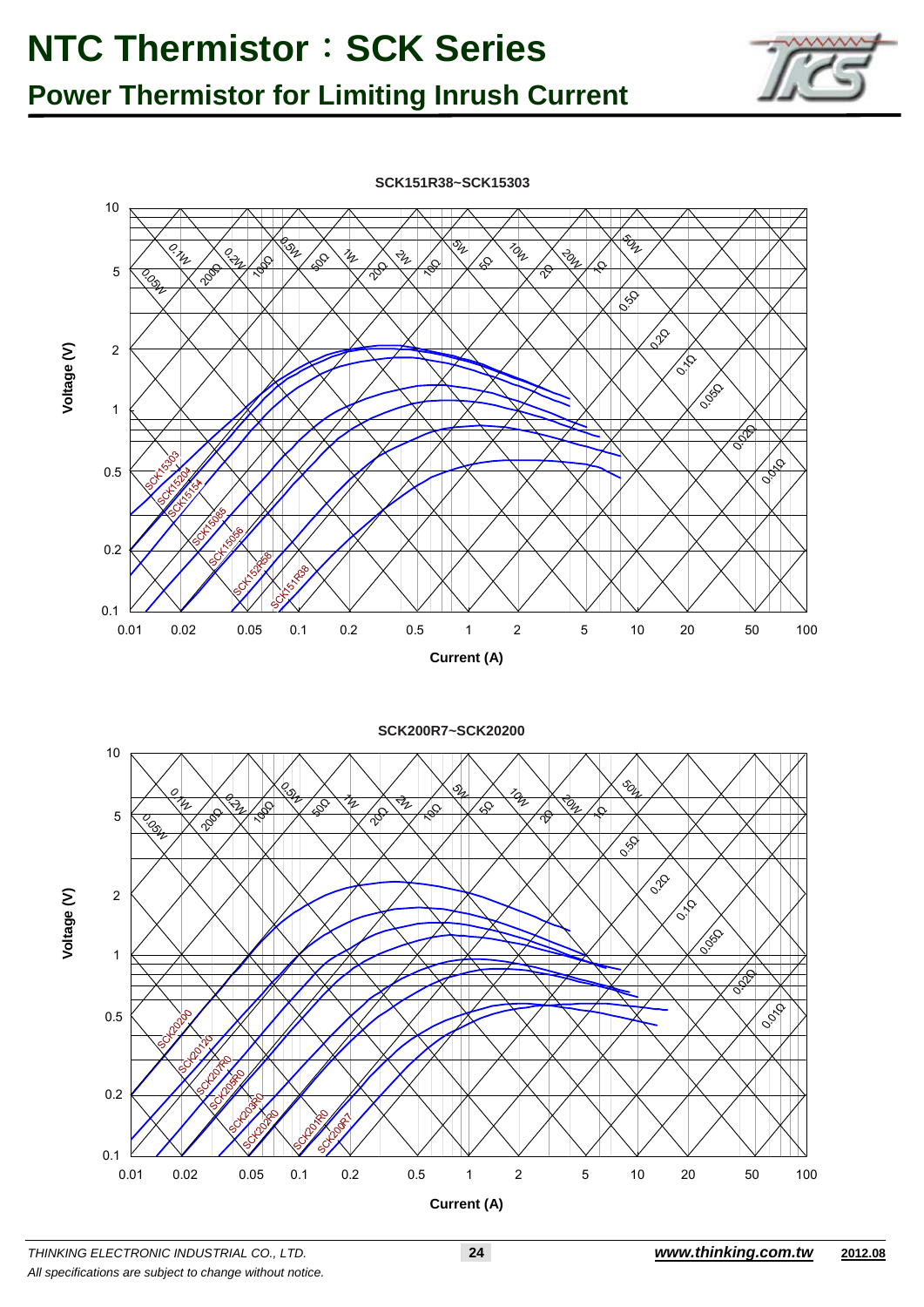### **Power Thermistor for Limiting Inrush Current**



**SCK251R0~SCK25121**

**SCK301R0~SCK30200**



*THINKING ELECTRONIC INDUSTRIAL CO., LTD.* **25** *www.thinking.com.tw* **2012.08** *All specifications are subject to change without notice.*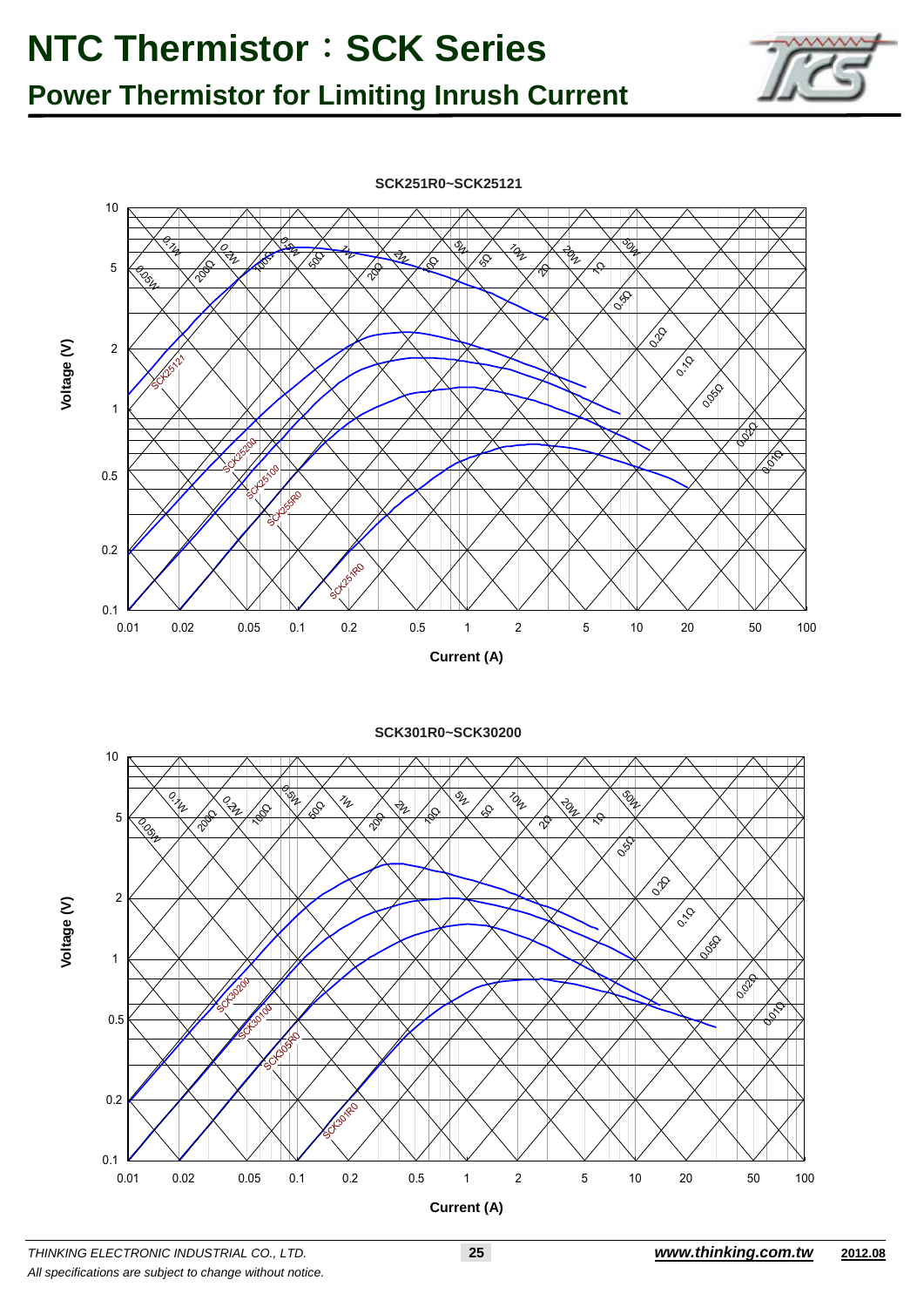

## **Power Thermistor for Limiting Inrush Current**

- $\blacksquare$  Soldering Recommendation
	- **Wave Soldering Profile**



### **Recommended Reworking Conditions with Soldering Iron**

| Item                              | Condition             |
|-----------------------------------|-----------------------|
| Temperature of Soldering Iron-tip | $360^{\circ}$ (max.)  |
| Soldering Time                    | $3$ sec. (max.)       |
| Distance from Thermistor          | $2 \text{ mm (min.)}$ |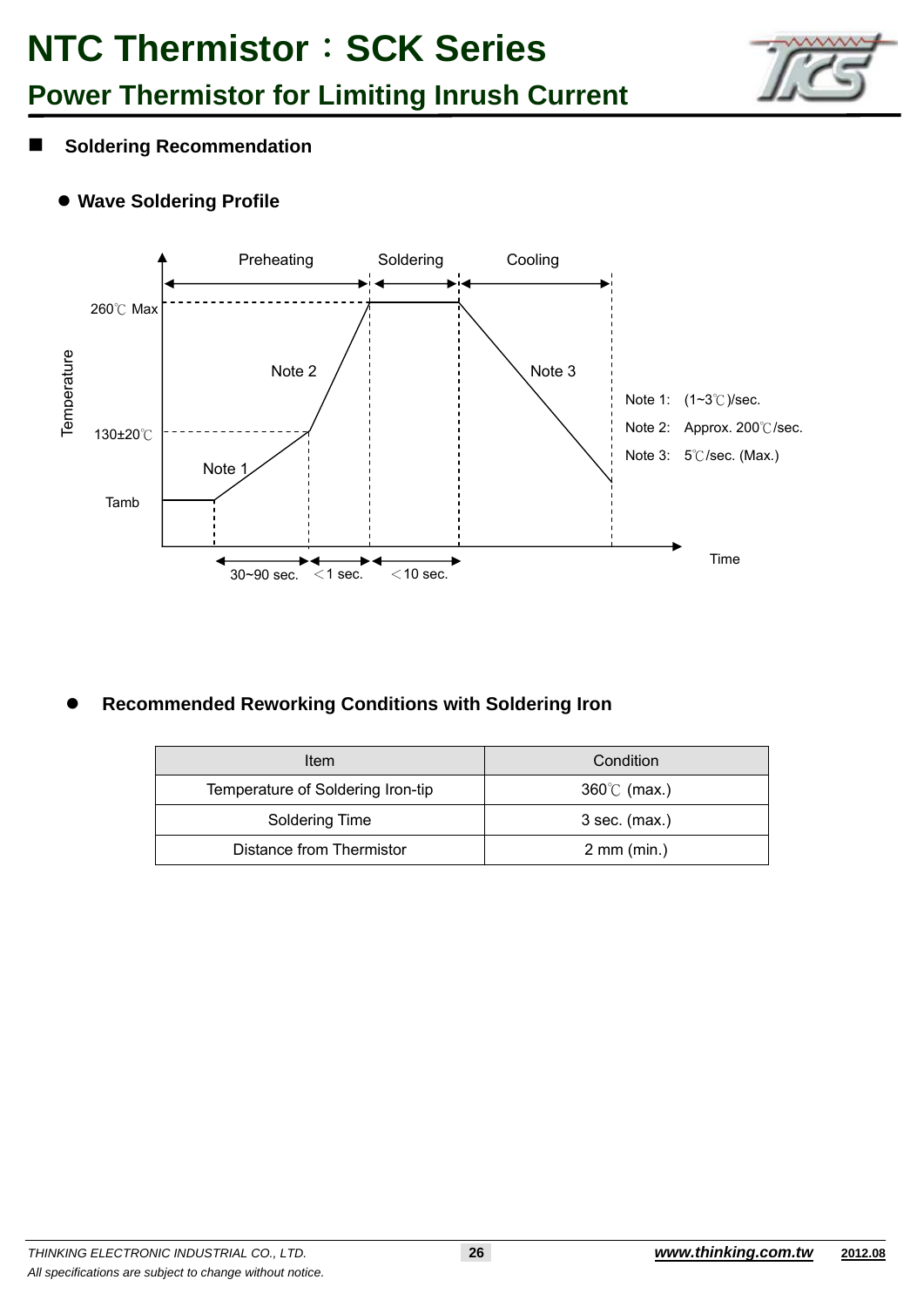## **Power Thermistor for Limiting Inrush Current**



### **Reliability**

| <b>Item</b>                             | <b>Standard</b>             |                                                        |                                                                                                                             | <b>Specifications</b>                                                           |                                            |  |                                                                                     |
|-----------------------------------------|-----------------------------|--------------------------------------------------------|-----------------------------------------------------------------------------------------------------------------------------|---------------------------------------------------------------------------------|--------------------------------------------|--|-------------------------------------------------------------------------------------|
|                                         | IEC 60068-2-21              | sec.                                                   |                                                                                                                             | Gradually apply the specified force and keep the unit fixed for 10±1            |                                            |  |                                                                                     |
|                                         |                             |                                                        |                                                                                                                             | <b>Terminal diameter</b>                                                        | Force                                      |  |                                                                                     |
| <b>Tensile Strength</b><br>of Terminals |                             |                                                        |                                                                                                                             | (mm)                                                                            | (Kg)                                       |  | No visible damage                                                                   |
|                                         |                             |                                                        |                                                                                                                             | $0.5 < d \le 0.80$                                                              | 1.0                                        |  |                                                                                     |
|                                         |                             |                                                        | $0.8 < d \le 1.25$<br>2.0                                                                                                   |                                                                                 |                                            |  |                                                                                     |
| Solderability                           | IEC 60068-2-20              |                                                        |                                                                                                                             | 245 ±3 $\degree$ C, 3 ± 0.3 sec.                                                |                                            |  | At least 95% of terminal<br>electrode is covered by<br>new solder                   |
| Resistance to<br>Soldering Heat         | IEC 60068-2-20              |                                                        |                                                                                                                             | $260 \pm 3^{\circ}$ C, 10 $\pm$ 1 sec.                                          |                                            |  | No visible damage<br>$\triangle$ R <sub>25</sub> /R <sub>25</sub> $\vert \leq 10$ % |
| <b>High Temperature</b><br>Storage      | IEC 60068-2-2               |                                                        |                                                                                                                             | Tu $\pm$ 5 °C, 1000 $\pm$ 24 hrs                                                |                                            |  | No visible damage<br>$\triangle$ R <sub>25</sub> /R <sub>25</sub>   $\leq$ 20 %     |
| Damp Heat,<br><b>Steady State</b>       | IEC 60068-2-78              |                                                        |                                                                                                                             | 40 ± 2°C, 90~95% RH, 1000 ± 24 hrs                                              |                                            |  | No visible damage<br>$\triangle$ R <sub>25</sub> /R <sub>25</sub> $ $ $\leq$ 20 %   |
|                                         |                             | The conditions shown below shall be repeated 5 cycles. |                                                                                                                             |                                                                                 |                                            |  |                                                                                     |
|                                         |                             |                                                        | Step                                                                                                                        | Temperature $(\mathcal{C})$                                                     | Period (minutes)                           |  |                                                                                     |
| Rapid Change of                         | IEC 60068-2-14              |                                                        | $\mathbf{1}$                                                                                                                | $T_L \pm 5$                                                                     | $30 \pm 3$                                 |  | No visible damage                                                                   |
| Temperature                             |                             |                                                        | $\overline{2}$                                                                                                              | Room temperature                                                                | $5 \pm 3$                                  |  | $ \triangle \mathsf{R}_{25}/\mathsf{R}_{25}  \leq 20\,\%$                           |
|                                         |                             |                                                        | 3                                                                                                                           | $T_{\text{II}} \pm 5$                                                           | $30 \pm 3$                                 |  |                                                                                     |
|                                         |                             |                                                        | 4                                                                                                                           | Room temperature                                                                | 5±3                                        |  |                                                                                     |
| Max. Current                            | IEC 60539-1                 |                                                        |                                                                                                                             | No visible damage<br>$\triangle$ R <sub>25</sub> /R <sub>25</sub>   $\leq$ 20 % |                                            |  |                                                                                     |
| Endurance                               | Specification<br>Standard   |                                                        | $25 \pm 5^{\circ}$ C, Imax., C <sub>th</sub> , 1min ON / 5 mins OFF x 1000 cycles<br>$C_{\text{th}}$ Capacitance at 240 Vac | No visible damage<br>$\triangle$ R <sub>25</sub> /R <sub>25</sub>   $\leq$ 20 % |                                            |  |                                                                                     |
| <b>Insulation Test</b>                  | MIL-STD-202F<br>-Method 302 |                                                        |                                                                                                                             |                                                                                 | No visible damage<br>$\geq$ 500 M $\Omega$ |  |                                                                                     |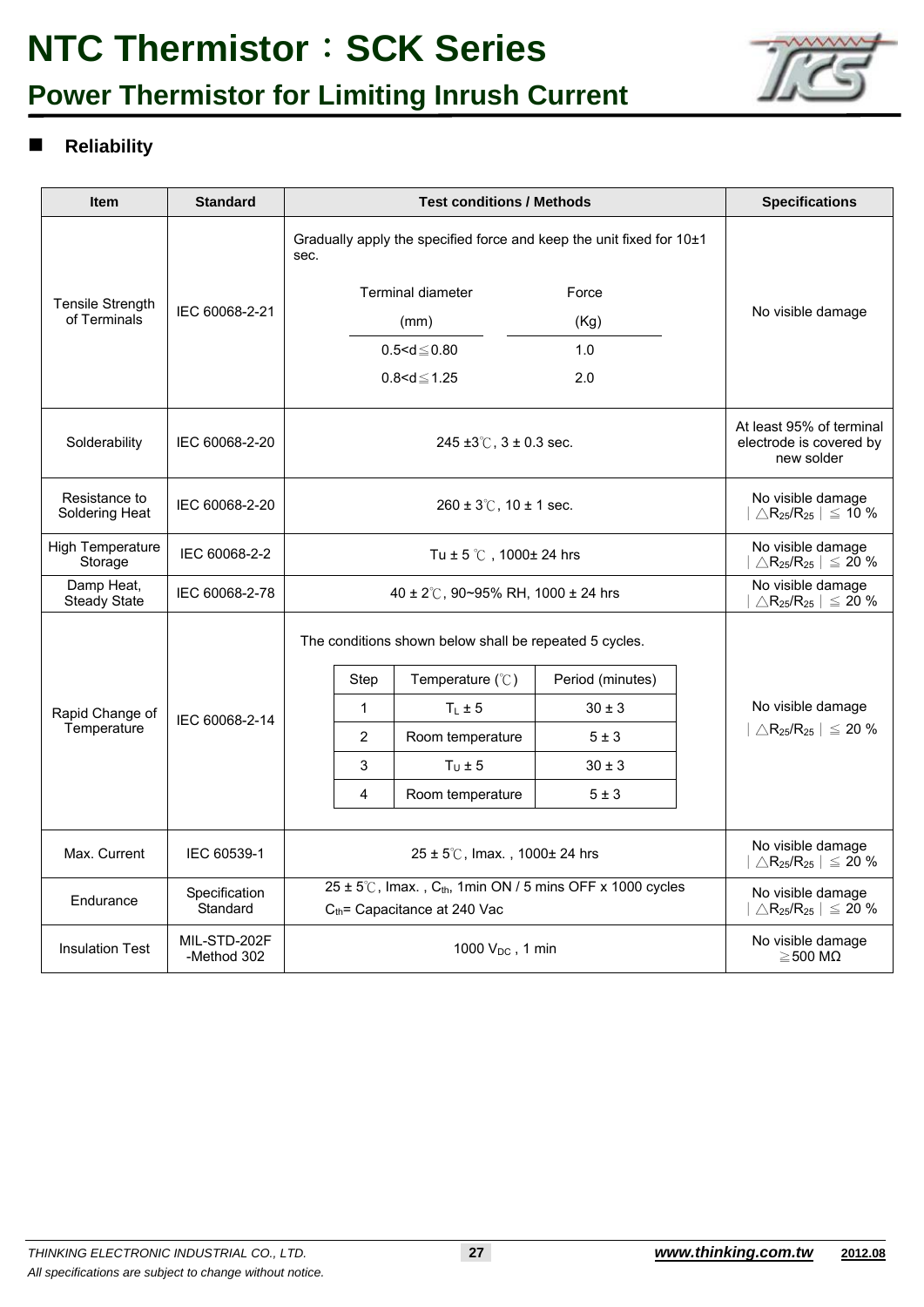



- **Packaging**
	- **Taping Specification S (Straight lead) Type**







**Figure A** Figure B Figure B Figure C



(Unit: mm)

| Taping     | <b>Disc</b> | $P_0$ | F   | P    | $P_1$ | H       | $H_1$ | d     | $W_0$ | $W_1$              | W <sub>2</sub> | W               | $\triangle P$ | $\triangle$ h  | $L_1$ | $D_0$          | T    |        |
|------------|-------------|-------|-----|------|-------|---------|-------|-------|-------|--------------------|----------------|-----------------|---------------|----------------|-------|----------------|------|--------|
| Dimension  | <b>Size</b> | ±0.3  | ±1  | ±1   | ±0.7  | $+2/-0$ | Max.  | ±0.02 | ±1    | $+0.75$<br>$/-0.5$ | Max.           | $+1/$<br>$-0.5$ | Max.          | Max.           | Max.  | ±0.2           | ±0.2 | Figure |
|            | 05          | 12.7  | 4.0 | 12.7 | 4.35  | 18      | 28    | 0.8   | 12    | 9                  | 3              | 18              | 1             | $\overline{2}$ | 0.5   | 4              | 0.6  | A      |
| $P_0:12.7$ | 08          | 12.7  | 5.0 | 12.7 | 3.85  | 18      | 30    | 0.8   | 12    | 9                  | 3              | 18              | 1             | $\overline{2}$ | 0.5   | 4              | 0.6  | Α      |
|            | 10          | 12.7  | 5.0 | 12.7 | 3.85  | 18      | 32    | 0.8   | 12    | 9                  | 3              | 18              | 1             | $\overline{2}$ | 0.5   | $\overline{4}$ | 0.6  | A      |
|            | 13          | 12.7  | 7.5 | 25.4 | 8.95  | 18      | 35    | 0.8   | 12    | 9                  | 3              | 18              |               | $\overline{2}$ | 0.5   | 4              | 0.6  | B      |
|            | 15          | 12.7  | 7.5 | 25.4 | 8.95  | 18      | 37    | 1.0   | 12    | 9                  | 3              | 18              |               | $\overline{2}$ | 0.5   | 4              | 0.6  | B      |
|            | 20          | 12.7  | 7.5 | 25.4 | 8.95  | 18      | 42    | 1.0   | 12    | 9                  | 3              | 18              |               | $\overline{2}$ | 0.5   | 4              | 0.6  | B      |
|            | 05          | 15.0  | 4.0 | 15.0 | 5.50  | 18      | 28    | 0.8   | 12    | 9                  | 3              | 18              |               | $\overline{2}$ | 0.5   | 4              | 0.6  | Α      |
| $P_0:15.0$ | 08          | 15.0  | 5.0 | 15.0 | 5.00  | 18      | 30    | 0.8   | 12    | 9                  | 3              | 18              | 1             | $\overline{2}$ | 0.5   | 4              | 0.6  | A      |
|            | 10          | 15.0  | 5.0 | 15.0 | 5.00  | 18      | 32    | 0.8   | 12    | 9                  | 3              | 18              |               | $\overline{2}$ | 0.5   | 4              | 0.6  | Α      |
|            | 13          | 15.0  | 7.5 | 30.0 | 3.75  | 18      | 35    | 0.8   | 12    | 9                  | 3              | 18              | 1             | $\overline{2}$ | 0.5   | $\overline{4}$ | 0.6  | C      |
|            | 15          | 15.0  | 7.5 | 30.0 | 3.75  | 18      | 37    | 1.0   | 12    | 9                  | 3              | 18              | 1             | $\overline{2}$ | 0.5   | $\overline{4}$ | 0.6  | C      |
|            | 20          | 15.0  | 7.5 | 30.0 | 3.75  | 18      | 42    | 1.0   | 12    | 9                  | 3              | 18              |               | 2              | 0.5   | 4              | 0.6  | C      |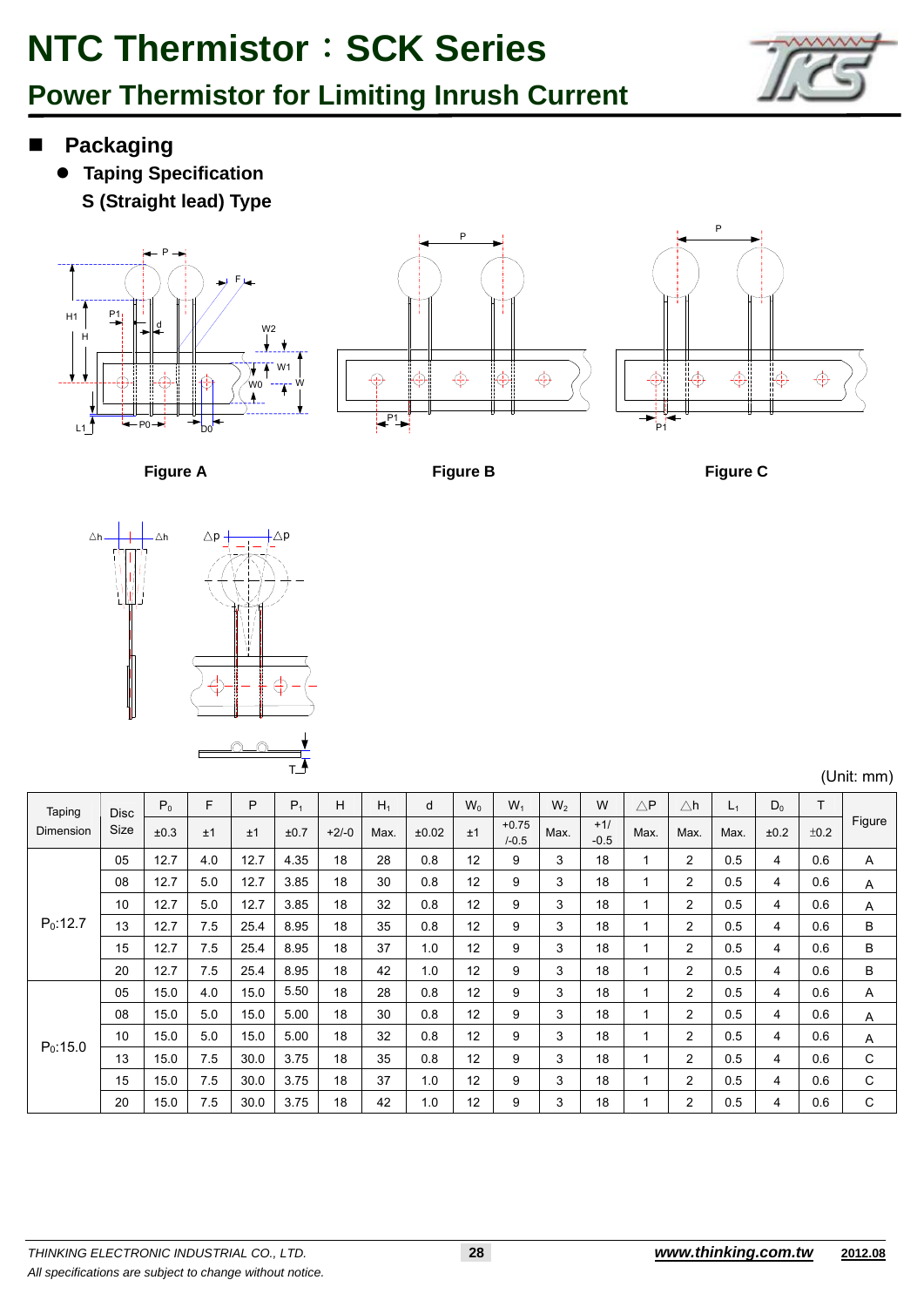**Power Thermistor for Limiting Inrush Current** 



### **F Kink Type**







**Figure A** Figure B Figure B Figure C



| (Unit: mm) |  |
|------------|--|
|            |  |

| Taping     | <b>Disc</b> | $P_0$ | F   | P    | $P_1$ | $H_0$ | $H_1$ | d     | $W_0$ | $W_1$                | $W_2$ | W               | $\triangle \mathsf{P}$ | $\triangle$ h  | $L_1$ | $D_0$ | т    |        |
|------------|-------------|-------|-----|------|-------|-------|-------|-------|-------|----------------------|-------|-----------------|------------------------|----------------|-------|-------|------|--------|
| Dimension  | Size        | ±0.3  | ±1  | ±1   | ±0.7  | ±0.5  | Max.  | ±0.02 | ±1    | $+0.75$<br>$1 - 0.5$ | Max.  | $+1/$<br>$-0.5$ | Max.                   | Max.           | Max.  | ±0.2  | ±0.2 | Figure |
|            | 05          | 12.7  | 4.0 | 12.7 | 4.35  | 16    | 28    | 0.8   | 12    | 9                    | 3     | 18              |                        | $\overline{2}$ | 0.5   | 4     | 0.6  | A      |
|            | 08          | 12.7  | 5.0 | 12.7 | 3.85  | 16    | 30    | 0.8   | 12    | 9                    | 3     | 18              |                        | $\overline{2}$ | 0.5   | 4     | 0.6  | A      |
|            | 10          | 12.7  | 5.0 | 12.7 | 3.85  | 16    | 32    | 0.8   | 12    | 9                    | 3     | 18              |                        | 2              | 0.5   | 4     | 0.6  | A      |
| $P_0:12.7$ | 13          | 12.7  | 7.5 | 25.4 | 8.95  | 16    | 35    | 0.8   | 12    | 9                    | 3     | 18              |                        | 2              | 0.5   | 4     | 0.6  | B      |
|            | 15          | 12.7  | 7.5 | 25.4 | 8.95  | 16    | 37    | 1.0   | 12    | 9                    | 3     | 18              |                        | $\overline{2}$ | 0.5   | 4     | 0.6  | B      |
|            | 20          | 12.7  | 7.5 | 25.4 | 8.95  | 16    | 42    | 1.0   | 12    | 9                    | 3     | 18              |                        | 2              | 0.5   | 4     | 0.6  | B      |
|            | 05          | 15.0  | 4.0 | 15.0 | 5.50  | 16    | 28    | 0.8   | 12    | 9                    | 3     | 18              |                        | $\overline{2}$ | 0.5   | 4     | 0.6  | A      |
|            | 08          | 15.0  | 5.0 | 15.0 | 5.00  | 16    | 30    | 0.8   | 12    | 9                    | 3     | 18              |                        | 2              | 0.5   | 4     | 0.6  | A      |
| $P_0:15.0$ | 10          | 15.0  | 5.0 | 15.0 | 5.00  | 16    | 32    | 0.8   | 12    | 9                    | 3     | 18              |                        | 2              | 0.5   | 4     | 0.6  | A      |
|            | 13          | 15.0  | 7.5 | 30.0 | 3.75  | 16    | 35    | 0.8   | 12    | 9                    | 3     | 18              |                        | $\overline{2}$ | 0.5   | 4     | 0.6  | C      |
|            | 15          | 15.0  | 7.5 | 30.0 | 3.75  | 16    | 37    | 1.0   | 12    | 9                    | 3     | 18              |                        | $\overline{2}$ | 0.5   | 4     | 0.6  | C      |
|            | 20          | 15.0  | 7.5 | 30.0 | 3.75  | 16    | 42    | 1.0   | 12    | 9                    | 3     | 18              |                        | 2              | 0.5   | 4     | 0.6  | C      |